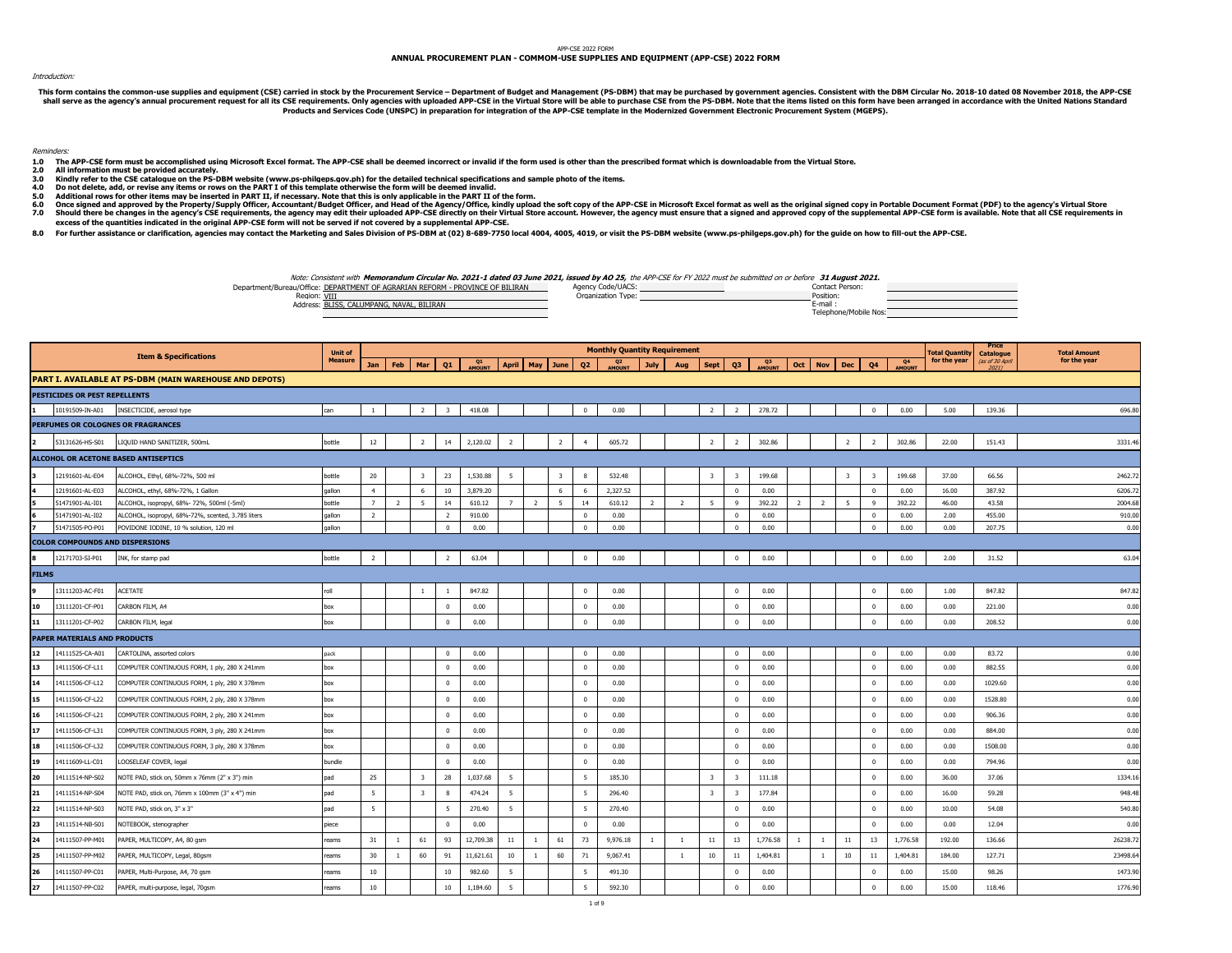|     |                                        |                                                    | <b>Unit of</b>   |                         |              |                         |                         |              |                |                              |                         | <b>Monthly Quantity Requirement</b> |              |                |                                                    |        |              |              |                |                         |              | <b>Total Quantity</b> | Price<br><b>Catalogue</b> | <b>Total Amount</b> |
|-----|----------------------------------------|----------------------------------------------------|------------------|-------------------------|--------------|-------------------------|-------------------------|--------------|----------------|------------------------------|-------------------------|-------------------------------------|--------------|----------------|----------------------------------------------------|--------|--------------|--------------|----------------|-------------------------|--------------|-----------------------|---------------------------|---------------------|
|     |                                        | <b>Item &amp; Specifications</b>                   | <b>Measure</b>   | Jan                     | Feb          | Mar                     | Q1                      | Q1<br>AMOUNT | <b>April</b>   | May<br>June                  | Q <sub>2</sub>          | Q2<br>40UNT                         | July         | Aug            | Sept<br>Q3                                         | Q3     | Oct          | Nov          | Dec            | Q4                      | Q4<br>AMOUNT | for the year          | (as of 30 April<br>2021)  | for the year        |
|     | 14111531-PP-R01                        | PAD PAPER, ruled                                   | pad              |                         |              |                         | $\mathbf 0$             | 0.00         |                |                              | $\mathbf 0$             | 0.00                                |              |                | $\mathbf 0$                                        | 0.00   |              |              |                | $\mathbf 0$             | 0.00         | 0.00                  | 29.12                     | 0.00                |
| 29  | 14111503-PA-P01                        | PAPER, parchment                                   | box              |                         |              |                         | $\overline{0}$          | 0.00         |                |                              | $\overline{0}$          | 0.00                                |              |                | $\overline{0}$                                     | 0.00   |              |              |                | $\bf{0}$                | 0.00         | 0.00                  | 98.05                     | 0.00                |
| 30  | 14111818-TH-P02                        | Thermal Paper, 55GSM (-5%) ,1/2 Core, 216mm x 30m  | roll             |                         |              |                         | $\overline{0}$          | 0.00         |                |                              | $\mathbf 0$             | 0.00                                |              |                | $^{\circ}$                                         | 0.00   |              |              |                | $\bf{0}$                | 0.00         | 0.00                  | 55.64                     | 0.00                |
| 31  | 4111531-RE-B01                         | RECORD BOOK, 300 PAGES, size: 214mm x 278mm min    | book             |                         |              | $\overline{\mathbf{3}}$ | $\overline{\mathbf{3}}$ | 212.16       |                |                              | $\mathbf 0$             | 0.00                                |              |                | $\overline{\mathbf{3}}$<br>$\overline{\mathbf{3}}$ | 212.16 |              |              |                | $\mathbf 0$             | 0.00         | 6.00                  | 70.72                     | 424.32              |
|     | 4111531-RE-B02                         | RECORD BOOK, 500 PAGES, size: 214mm x 278mm min    | book             |                         |              | $\,$ 1                  | $\overline{1}$          | 101.92       |                |                              | $\mathbf{0}$            | 0.00                                |              |                | $\mathbf{1}$<br>$\overline{1}$                     | 101.92 |              |              |                | $\mathbf 0$             | 0.00         | 2.00                  | 101.92                    | 203.84              |
| 33  | 14111704-TT-P02                        | TOILET TISSUE PAPER, 2-ply, 100% recycled          | pack             | - 5                     |              | 5                       | 10                      | 868.40       | 5              | 5                            | 10                      | 868.40                              |              |                | $5\overline{5}$<br>5                               | 434.20 |              |              | 5              | 5                       | 434.20       | 30.00                 | 86.84                     | 2605.20             |
|     | 4111704-IFPT01                         | TISSUE, interfolded paper towel                    | pack             | 11                      | $\mathbf{1}$ | $\mathbf{1}$            | 13                      | 452.92       | $\mathbf{1}$   | $\mathbf{1}$<br>$\mathbf{1}$ | $\overline{\mathbf{3}}$ | 104.52                              | 1            | $\overline{1}$ | $\mathbf{1}$<br>$\overline{\mathbf{3}}$            | 104.52 | 1            | $\mathbf{1}$ | $\mathbf{1}$   | $\overline{\mathbf{3}}$ | 104.52       | 22.00                 | 34.84                     | 766.48              |
| 35  | 14111704-TT-P04                        | TOILET TISSUE PAPER, Interfolded Paper Towel       | pack             | 21                      | $\mathbf{1}$ | $\mathbf{1}$            | 23                      | 777.40       | $\mathbf{1}$   | $\overline{1}$<br>$1\,$      | $\overline{\mathbf{3}}$ | 101.40                              | <sup>1</sup> | <sup>1</sup>   | $\overline{\mathbf{3}}$<br>$\mathbf{1}$            | 101.40 | $\mathbf{1}$ | $\mathbf{1}$ | $\mathbf{1}$   | $\overline{\mathbf{3}}$ | 101.40       | 32.00                 | 33.80                     | 1081.60             |
|     |                                        | <b>BATTERIES AND CELLS AND ACCESSORIES</b>         |                  |                         |              |                         |                         |              |                |                              |                         |                                     |              |                |                                                    |        |              |              |                |                         |              |                       |                           |                     |
|     | 26111702-BT-A02                        | BATTERY, dry Cell, size AA                         | pack             | $\overline{\mathbf{3}}$ |              |                         | $\overline{\mathbf{3}}$ | 108.90       |                |                              | $\mathbf{0}$            | 0.00                                |              |                | $\mathbf{0}$                                       | 0.00   |              |              |                | $\mathbf 0$             | 0.00         | 3.00                  | 36.30                     | 108.90              |
| 37  | 26111702-BT-A01                        | BATTERY, dry Cell, size AAA                        | pack             | $\overline{\mathbf{3}}$ |              | 10                      | 13                      | 256.49       |                | $10\,$                       | 10                      | 197.30                              |              |                | $^{\circ}$                                         | 0.00   |              |              |                | $\mathbf 0$             | 0.00         | 23.00                 | 19.73                     | 453.79              |
|     | 26111702-BT-A03                        | BATTERY, dry Cell, size D                          | pack             |                         |              |                         | $\mathbf 0$             | 0.00         |                |                              | $^{\circ}$              | 0.00                                |              |                | $\bf{0}$                                           | 0.00   |              |              |                | $\bf{0}$                | 0.00         | 0.00                  | 96.20                     | 0.00                |
|     |                                        | <b>MANUFACTURING COMPONENTS AND SUPPLIES</b>       |                  |                         |              |                         |                         |              |                |                              |                         |                                     |              |                |                                                    |        |              |              |                |                         |              |                       |                           |                     |
|     | 31201610-GL-J01                        | GLUE, all purpose                                  |                  |                         |              |                         | $\mathbf 0$             | 0.00         |                |                              | $\overline{0}$          | 0.00                                |              |                | $^{\circ}$                                         | 0.00   |              |              |                | $\bf{0}$                | 0.00         | 0.00                  | 71.50                     | 0.00                |
| 40  | 31151804-SW-H01                        | STAPLE WIRE, heavy duty, binder type, 23/13        | box              |                         |              |                         | $\overline{0}$          | 0.00         |                |                              | $\mathbf 0$             | 0.00                                |              |                | $\bf{0}$                                           | 0.00   |              |              |                | $\mathbf 0$             | 0.00         | 0.00                  | 19.76                     | 0.00                |
| 41  | 31151804-SW-S01                        | STAPLE WIRE, standard                              | box              | $\overline{\mathbf{3}}$ |              |                         | $\overline{\mathbf{3}}$ | 67.23        |                |                              | $\mathbf 0$             | 0.00                                |              |                | $\mathbf 0$                                        | 0.00   |              |              |                | $\mathbf 0$             | 0.00         | 3.00                  | 22.41                     | 67.23               |
| 42  | 31201502-TA-E01                        | TAPE, electrical                                   | roll             |                         |              |                         | $\overline{0}$          | 0.00         |                |                              | $\overline{0}$          | 0.00                                |              |                | $^{\circ}$                                         | 0.00   |              |              |                | $\bf{0}$                | 0.00         | 0.00                  | 18.67                     | 0.00                |
| 43  | 31201503-TA-M01                        | TAPE, masking, 24mm                                | roll             |                         |              |                         | $\overline{0}$          | 0.00         |                |                              | $\mathbf 0$             | 0.00                                |              |                | $\mathbf{0}$                                       | 0.00   |              |              |                | $\mathbf 0$             | 0.00         | 0.00                  | 54.60                     | 0.00                |
|     | 1201503-TA-M02                         | TAPE, MASKING, 48mm                                | llo <sup>.</sup> |                         | $\mathbf{1}$ | $\overline{\mathbf{3}}$ | $\overline{4}$          | 426.40       |                | 1                            | $\mathbf{1}$            | 106.60                              |              | <sup>1</sup>   | 1                                                  | 106.60 |              |              |                | $\mathbf 0$             | 0.00         | 6.00                  | 106.60                    | 639.60              |
| 45  | 31201517-TA-P01                        | TAPE, packaging, 48mm                              | roll             |                         |              |                         | $\overline{0}$          | 0.00         |                |                              | $\mathbf 0$             | 0.00                                |              |                | $\overline{0}$                                     | 0.00   |              |              |                | $\bf{0}$                | 0.00         | 0.00                  | 22.36                     | 0.00                |
| 46  | 31201512-TA-T01                        | TAPE, transparent, 24mm                            | roll             |                         |              | $\mathbf{g}$            | 8                       | 80.72        |                |                              | $\Omega$                | 0.00                                |              |                | $\Omega$                                           | 0.00   |              |              |                | $\mathbf{0}$            | 0.00         | 8.00                  | 10.09                     | 80.72               |
| 47  | 31201512-TA-T02                        | TAPE, transparent, 48mm                            | roll             |                         |              |                         | $\mathbf 0$             | 0.00         |                |                              | $\mathbf{0}$            | 0.00                                |              |                | $^{\circ}$                                         | 0.00   |              |              |                | $\mathbf 0$             | 0.00         | 0.00                  | 19.97                     | 0.00                |
| AR. | 31151507-TW-P01                        | TWINE, plastic                                     | roll             |                         |              | $\overline{2}$          | $\overline{2}$          | 116.48       |                |                              | $\overline{0}$          | 0.00                                |              |                | $\bf{0}$                                           | 0.00   |              |              |                | $\pmb{0}$               | 0.00         | 2.00                  | 58.24                     | 116.48              |
|     |                                        | HEATING AND VENTILATION AND AIR CIRCULATION        |                  |                         |              |                         |                         |              |                |                              |                         |                                     |              |                |                                                    |        |              |              |                |                         |              |                       |                           |                     |
|     | 40101604-EF-G01                        | ELECTRIC FAN, industrial, ground type              | unit             |                         |              |                         | $\overline{0}$          | 0.00         |                |                              | $\overline{0}$          | 0.00                                |              |                | $\bf{0}$                                           | 0.00   |              |              |                | $\bf{0}$                | 0.00         | 0.00                  | 1109.68                   | 0.00                |
| 50  | 40101604-EF-C01                        | ELECTRIC FAN, ceiling mount, orbit type            | unit             |                         |              |                         | $\overline{0}$          | 0.00         |                |                              | $\mathbf{0}$            | 0.00                                |              |                | $\overline{0}$                                     | 0.00   |              |              |                | $\mathbf 0$             | 0.00         | 0.00                  | 1369.68                   | 0.00                |
| 51  | 40101604-EF-S01                        | ELECTRIC FAN, stand type                           | unit             |                         |              |                         | $\mathbf 0$             | 0.00         |                |                              | $\mathbf 0$             | 0.00                                |              |                | $\mathbf{0}$                                       | 0.00   |              |              |                | $\mathbf 0$             | 0.00         | 0.00                  | 856.86                    | 0.00                |
|     | 40101604-EF-W01                        | ELECTRIC FAN, wall mount, plastic blade            | unit             |                         |              |                         | $\mathbf 0$             | 0.00         |                |                              | $\mathbf 0$             | 0.00                                |              |                | $^{\circ}$                                         | 0.00   |              |              |                | $\mathbf 0$             | 0.00         | 0.00                  | 674.96                    | 0.00                |
|     |                                        | MEDICAL THERMOMETERS AND ACCESSORIES               |                  |                         |              |                         |                         |              |                |                              |                         |                                     |              |                |                                                    |        |              |              |                |                         |              |                       |                           |                     |
|     | 41112224-TG-T02                        | THERMOGUN                                          | piece            |                         |              |                         | $\mathbf 0$             | 0.00         |                |                              | $\mathbf 0$             | 0.00                                |              |                | $\mathbf 0$                                        | 0.00   |              |              |                | $\mathbf 0$             | 0.00         | 0.00                  | 2532.40                   | 0.00                |
|     |                                        | <b>LIGHTING AND FIXTURES AND ACCESSORIES</b>       |                  |                         |              |                         |                         |              |                |                              |                         |                                     |              |                |                                                    |        |              |              |                |                         |              |                       |                           |                     |
|     | 39101628-LT-L01                        | LINEAR TUBE, Light Emitting Diode (LED), 18 watts  | piece            |                         |              |                         | $\mathbf 0$             | 0.00         |                |                              | $\mathbf 0$             | 0.00                                |              |                | $\bf{0}$                                           | 0.00   |              |              |                | $\mathbf 0$             | 0.00         | 0.00                  | 205.82                    | 0.00                |
|     | 39101628-LB-L01                        | LIGHT BULB, Light Emitting Diode (LED)             | piece            |                         |              |                         | $\overline{0}$          | 0.00         |                |                              | $\mathbf 0$             | 0.00                                |              |                | $\bf{0}$                                           | 0.00   |              |              |                | $\mathbf 0$             | 0.00         | 0.00                  | 82.16                     | 0.00                |
|     |                                        | MEASURING AND OBSERVING AND TESTING EQUIPMENT      |                  |                         |              |                         |                         |              |                |                              |                         |                                     |              |                |                                                    |        |              |              |                |                         |              |                       |                           |                     |
|     |                                        |                                                    |                  |                         |              |                         |                         |              |                |                              |                         |                                     |              |                |                                                    |        |              |              |                |                         |              |                       |                           |                     |
|     | 41111604-RU-P02                        | RULER, plastic, 450mm                              | piece            |                         |              |                         | $\mathbf 0$             | 0.00         |                |                              | $\mathbf 0$             | 0.00                                |              |                | $\bf{0}$                                           | 0.00   |              |              |                | $\mathbf 0$             | 0.00         | 0.00                  | 17.68                     | 0.00                |
|     | <b>CLEANING EQUIPMENT AND SUPPLIES</b> |                                                    |                  |                         |              |                         |                         |              |                |                              |                         |                                     |              |                |                                                    |        |              |              |                |                         |              |                       |                           |                     |
|     | 47131812-AF-A01                        | AIR FRESHENER, aerosol type                        | can              | $\mathbf{1}$            |              | $\overline{\mathbf{3}}$ | $\overline{4}$          | 360.88       |                |                              | $\mathbf 0$             | 0.00                                |              |                | $\overline{\mathbf{3}}$<br>$\overline{\mathbf{3}}$ | 270.66 |              |              |                | $\mathbf 0$             | 0.00         | 7.00                  | 90.22                     | 631.54              |
| 58  | 47131604-BR-S01                        | BROOM, soft, tambo                                 | piece            |                         |              | $\overline{\mathbf{3}}$ | $\overline{\mathbf{3}}$ | 408.72       |                |                              | $\overline{0}$          | 0.00                                |              |                | $^{\circ}$                                         | 0.00   |              |              |                | $\bf{0}$                | 0.00         | 3.00                  | 136.24                    | 408.72              |
| 59  | 47131604-BR-T01                        | BROOM, stick, ting-ting                            | piece            |                         |              |                         | $\overline{0}$          | 0.00         |                |                              | $\mathbf 0$             | 0.00                                |              |                | $\mathbf{0}$                                       | 0.00   |              |              |                | $\mathbf 0$             | 0.00         | 0.00                  | 18.20                     | 0.00                |
| 60  | 47131829-TB-C01                        | CLEANER, toilet and urinal                         | bottle           |                         |              |                         | $^{\circ}$              | 0.00         |                |                              | $\mathbf 0$             | 0.00                                |              |                | $^{\circ}$                                         | 0.00   |              |              |                | $\mathbf 0$             | 0.00         | 0.00                  | 41.60                     | 0.00                |
| 61  | 47131805-CL-P01                        | CLEANSER, scouring powder                          | can              |                         |              |                         | $\overline{0}$          | 0.00         |                |                              | $\overline{0}$          | 0.00                                |              |                | $^{\circ}$                                         | 0.00   |              |              |                | $^{\circ}$              | 0.00         | 0.00                  | 23.92                     | 0.00                |
| 62  | 47131811-DE-B02                        | DETERGENT BAR, 140g                                | piece            |                         |              |                         | $\mathbf 0$             | 0.00         |                |                              | $\mathbf 0$             | 0.00                                |              |                | $\bf{0}$                                           | 0.00   |              |              |                | $\mathbf 0$             | 0.00         | 0.00                  | 8.30                      | 0.00                |
|     |                                        | 47131811-DE-P03 DETERGENT POWDER, all-purpose, 1kg | раск             | - 3                     |              |                         | - 3                     | 162.24       |                |                              | <b>U</b>                | 0.00                                |              |                | $\mathbf{0}$                                       | 0.00   |              |              |                | $^{\circ}$              | 0.00         | 3.00                  | 54.08                     | 162.24              |
| 64  | 47131803-DS-A01                        | DISINFECTANT SPRAY, aerosol type                   | can              | $\overline{\mathbf{3}}$ |              | 9                       | 12                      | 1,547.52     | $\overline{2}$ | 6                            | 8                       | 1,031.68                            |              |                | $\overline{\mathbf{3}}$<br>$\overline{\mathbf{3}}$ | 386.88 |              |              | $\overline{2}$ | $\overline{2}$          | 257.92       | 25.00                 | 128.96                    | 3224.00             |
| 65  | 47131601-DU-P01                        | DUST PAN, non-rigid plastic                        | piece            |                         |              |                         | $\overline{0}$          | 0.00         |                |                              | $\overline{0}$          | 0.00                                |              |                | $\overline{0}$                                     | 0.00   |              |              |                | $\bf{0}$                | 0.00         | 0.00                  | 24.83                     | 0.00                |
| 66  | 51241552-SH-S01                        | SODIUM HYPOCHLORITE, 3.785 liters                  | gallon           |                         |              |                         | $\overline{0}$          | 0.00         |                |                              | $\overline{0}$          | 0.00                                |              |                | $\bf{0}$                                           | 0.00   |              |              |                | $\bf{0}$                | 0.00         | 0.00                  | 131.25                    | 0.00                |
| 67  | 73101612-HS-L01                        | LIQUID HAND SOAP, 500mL                            | bottle           | 10                      |              |                         | 10                      | 1,029.60     |                |                              | $\overline{0}$          | 0.00                                |              |                | $\bf{0}$                                           | 0.00   |              |              |                | $\pmb{0}$               | 0.00         | 10.00                 | 102.96                    | 1029.60             |
| 68  | 47131802-FW-P02                        | FLOOR WAX, paste type, red                         | can              | $\overline{\mathbf{3}}$ |              | $\overline{\mathbf{3}}$ | 6                       | 1,858.56     |                | $\overline{\mathbf{3}}$      | $\overline{\mathbf{3}}$ | 929.28                              |              |                | $\bf{0}$                                           | 0.00   |              |              |                | $\bf{0}$                | 0.00         | 9.00                  | 309.76                    | 2787.84             |
| 69  | 47131830-FC-A01                        | FURNITURE CLEANER, aerosol type                    | can              | $\mathbf{1}$            |              |                         | $\mathbf{1}$            | 120.12       |                |                              | $\overline{0}$          | 0.00                                |              |                | $\bf{0}$                                           | 0.00   |              |              |                | $\bf{0}$                | 0.00         | 1.00                  | 120.12                    | 120.12              |
| 70  | 47121804-MP-B01                        | MOP BUCKET, heavy duty, hard plastic               | unit             |                         |              |                         | $\overline{0}$          | 0.00         |                |                              | $\mathbf 0$             | 0.00                                |              |                | $\bf{0}$                                           | 0.00   |              |              |                | $\bf{0}$                | 0.00         | 0.00                  | 2288.00                   | 0.00                |
| 71  | 47131613-MP-H02                        | MOPHANDLE, heavy duty, screw type                  | piece            |                         |              |                         | $\overline{0}$          | 0.00         |                |                              | $\overline{0}$          | 0.00                                |              |                | $\bf{0}$                                           | 0.00   |              |              |                | $\mathbf 0$             | 0.00         | 0.00                  | 124.80                    | 0.00                |
| 72  | 47131619-MP-R01                        | MOPHEAD, made of rayon                             | piece            |                         |              |                         | $\overline{0}$          | 0.00         |                |                              | $\overline{0}$          | 0.00                                |              |                | $\overline{0}$                                     | 0.00   |              |              |                | $\bf{0}$                | 0.00         | 0.00                  | 123.76                    | 0.00                |
| 73  | 47131501-RG-C01                        | RAGS, all cotton                                   | bundle           |                         |              |                         | $\mathbf 0$             | 0.00         |                |                              | $\mathbf 0$             | 0.00                                |              |                | $\overline{0}$                                     | 0.00   |              |              |                | $\mathbf 0$             | 0.00         | 0.00                  | 53.82                     | 0.00                |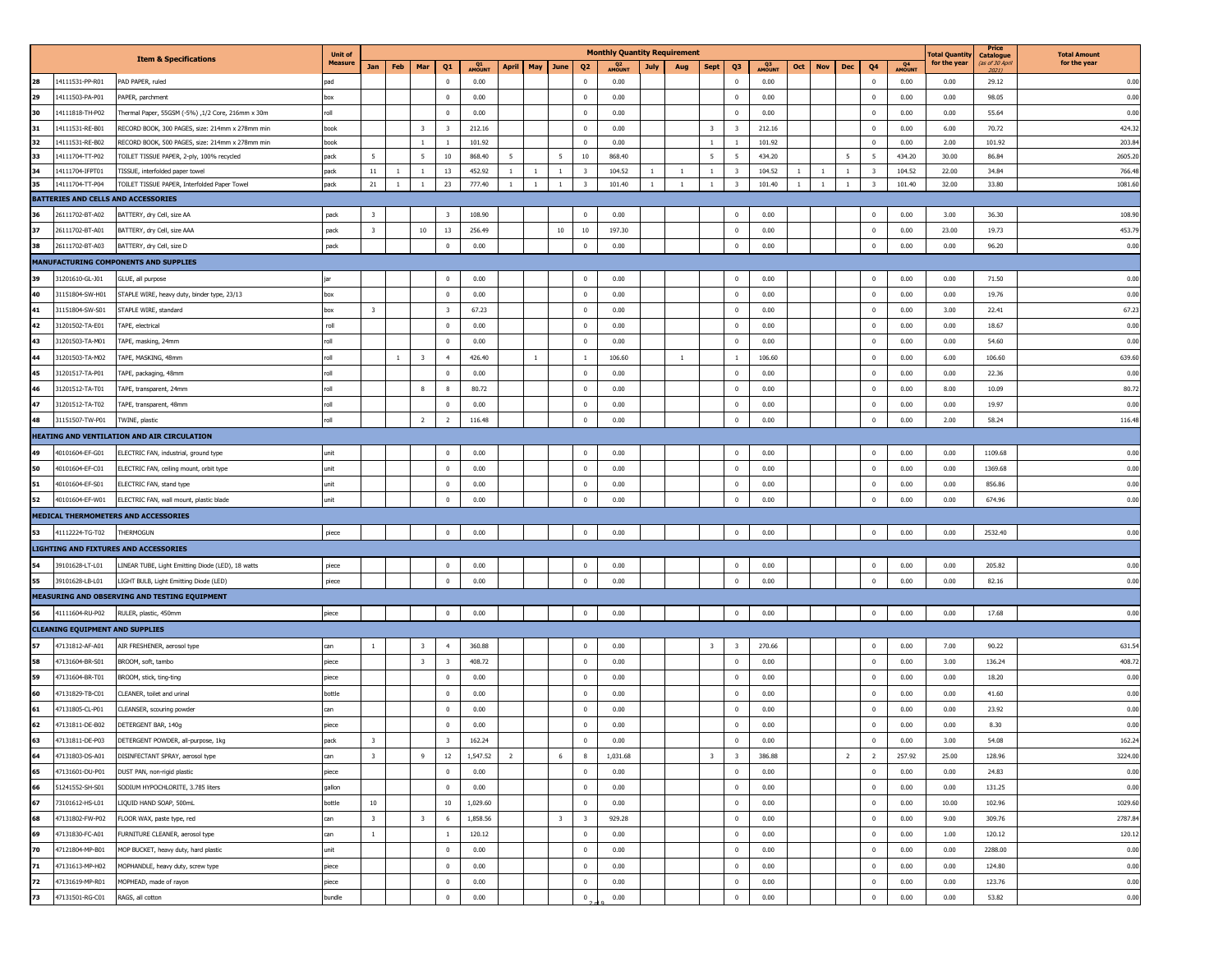|          |                                    |                                                                                      | <b>Unit of</b> |                         |                                  |              |                |                |                |                          | <b>Monthly Quantity Requirement</b> |      |                |                |                          |                       |                |                |                         |                     | <b>Total Quantity</b> | Price<br>Catalogue      | <b>Total Amount</b> |
|----------|------------------------------------|--------------------------------------------------------------------------------------|----------------|-------------------------|----------------------------------|--------------|----------------|----------------|----------------|--------------------------|-------------------------------------|------|----------------|----------------|--------------------------|-----------------------|----------------|----------------|-------------------------|---------------------|-----------------------|-------------------------|---------------------|
|          |                                    | <b>Item &amp; Specifications</b>                                                     | <b>Measure</b> | Feb<br>Jan              | Mar<br>Q <sub>1</sub>            | Q1<br>AMOUNI | <b>April</b>   | May            | June           | Q <sub>2</sub>           | Q <sub>2</sub><br><b>AMOUNT</b>     | July | Aug            | <b>Sept</b>    | Q3                       | Q <sub>3</sub><br>Oct | <b>Nov</b>     | Dec            | Q4                      | Q4<br><b>AMOUNT</b> | for the year          | (as of 30 Apr.<br>20211 | for the year        |
| 74       | 47131602-SC-N01                    | SCOURING PAD                                                                         | pack           |                         | $\overline{0}$                   | 0.00         |                |                |                | $^{\circ}$               | 0.00                                |      |                |                | $\mathbf 0$              | 0.00                  |                |                | $\bf{0}$                | 0.00                | 0.00                  | 112.32                  | 0.00                |
| 75       | 47121701-TB-P04                    | TRASHBAG, GPP specs, black, 940mmx1016mm                                             | pack           |                         | $\mathbf{0}$                     | 0.00         |                |                |                | $\Omega$                 | 0.00                                |      |                |                | $^{\circ}$               | 0.00                  |                |                | $\overline{0}$          | 0.00                | 0.00                  | 134.68                  | 0.00                |
| 76       | 47121702-WB-P01                    | WASTEBASKET, non-rigid plastic                                                       | piece          |                         | $^{\circ}$                       | 0.00         |                |                |                | $\mathbf 0$              | 0.00                                |      |                |                | $\mathbf{0}$             | 0.00                  |                |                | $\mathbf 0$             | 0.00                | 0.00                  | 27.96                   | 0.00                |
|          |                                    | INFORMATION AND COMMUNICATION TECHNOLOGY (ICT) EQUIPMENT AND DEVICES AND ACCESSORIES |                |                         |                                  |              |                |                |                |                          |                                     |      |                |                |                          |                       |                |                |                         |                     |                       |                         |                     |
| 77       | 43211507-DSK001                    | DESKTOP FOR BASIC USERS                                                              | unit           |                         | $\mathbf{0}$                     | 0.00         |                |                |                | $\mathbf{0}$             | 0.00                                |      | <sup>1</sup>   |                | <sup>1</sup>             | 24,793.60             |                |                | $\bf{0}$                | 0.00                | 1.00                  | 24,793.60               | 24793.60            |
| 78       | 43211507-DSK002                    | DESKTOP FOR MID-RANGE USERS                                                          | unit           |                         | $\mathbf{0}$                     | 0.00         |                |                |                | $\overline{0}$           | 0.00                                |      |                |                | $^{\circ}$               | 0.00                  |                |                | $\bf{0}$                | 0.00                | 0.00                  | 42,390.40               | 0.00                |
| 79       | 43211503-LAP001                    | LAPTOP FOR MID-RANGE USERS                                                           | unit           |                         | $\overline{0}$                   | 0.00         |                |                |                | $\overline{0}$           | 0.00                                |      |                |                | $\overline{\mathbf{0}}$  | 0.00                  |                |                | $\overline{0}$          | 0.00                | 0.00                  | 41,392.00               | 0.00                |
| 80       | 43201827-HD-X02                    | EXTERNAL HARD DRIVE, 1 TB                                                            | piece          | $\mathbf{1}$            | $\mathbf{1}$                     | 2,598.84     |                |                |                | $\overline{0}$           | 0.00                                |      |                |                | $\overline{\mathbf{0}}$  | 0.00                  |                |                | $\bf{0}$                | 0.00                | 1.00                  | 2598.84                 | 2598.84             |
| 81       | 43202010-FD-U01                    | FLASH DRIVE, 16 GB                                                                   | piece          |                         | $\overline{2}$<br>$\overline{2}$ | 334.88       |                |                |                | $\mathbf 0$              | 0.00                                |      |                |                | $\overline{0}$           | 0.00                  |                |                | $\,0\,$                 | 0.00                | 2.00                  | 167.44                  | 334.88              |
| 82       | 43211708-MO-O01                    | MOUSE, OPTICAL, USB connection type                                                  | unit           |                         | $\mathbf{0}$                     | 0.00         |                |                |                | $\mathbf{0}$             | 0.00                                |      |                |                | $\mathbf{0}$             | 0.00                  |                |                | $\overline{\mathbf{0}}$ | 0.00                | 0.00                  | 111.30                  | 0.00                |
| 83       | 43211708-MO-O02                    | MOUSE, WIRELESS, USB                                                                 | unit           | $\overline{\mathbf{3}}$ | $\overline{\mathbf{3}}$          | 462.00       |                |                |                | $\overline{0}$           | 0.00                                |      |                |                | $\overline{0}$           | 0.00                  |                |                | $\overline{0}$          | 0.00                | 3.00                  | 154.00                  | 462.00              |
| 84       | 43212102-PR-D02                    | PRINTER, impact, dot matrix, 24 pins, 136 columns                                    | unit           |                         | $\overline{0}$                   | 0.00         |                |                |                | $\overline{0}$           | 0.00                                |      |                |                | $\mathbf 0$              | 0.00                  |                |                | $\bf{0}$                | 0.00                | 0.00                  | 38100.97                | 0.00                |
| 85       | 43212102-PR-D01                    | PRINTER, impact, dot matrix, 9 pins, 80 columns                                      | unit           |                         | $\bf{0}$                         | 0.00         |                |                |                | $\mathbf{0}$             | 0.00                                |      |                |                | $\mathbf{0}$             | 0.00                  |                |                | $\overline{0}$          | 0.00                | 0.00                  | 9191.52                 | 0.00                |
| 86       | 43212105-PR-L01                    | PRINTER, laser, monochrome                                                           | unit           |                         | $\bf{0}$                         | 0.00         |                |                |                | $\mathbf 0$              | 0.00                                |      |                |                | $\overline{\phantom{0}}$ | 0.00                  |                |                | $\pmb{0}$               | 0.00                | 0.00                  | 724.88                  | 0.00                |
| 87       | 43212105-PR-L02                    | PRINTER, laser, colored                                                              | unit           |                         | $\overline{0}$                   | 0.00         |                |                |                | $\overline{0}$           | 0.00                                |      |                |                | $\mathbf 0$              | 0.00                  |                |                | $\pmb{0}$               | 0.00                | 0.00                  | 7899.00                 | 0.00                |
|          |                                    | OFFICE EQUIPMENT AND ACCESSORIES AND SUPPLIES                                        |                |                         |                                  |              |                |                |                |                          |                                     |      |                |                |                          |                       |                |                |                         |                     |                       |                         |                     |
|          | 44121710-CH-W01                    | CHALK, white enamel                                                                  | box            |                         | 0                                | 0.00         |                |                |                | $\overline{0}$           | 0.00                                |      |                |                | $\overline{\mathbf{0}}$  | 0.00                  |                |                | $\bf{0}$                | 0.00                | 0.00                  | 29.64                   | 0.00                |
|          | 44122105-BF-C01                    | CLIP, backfold, 19mm                                                                 | box            |                         | $\mathbf{0}$                     | 0.00         |                |                |                | $\overline{0}$           | 0.00                                |      |                |                | $\overline{0}$           | 0.00                  |                |                | $\overline{0}$          | 0.00                | 0.00                  | 8.76                    | 0.00                |
| 90       | 44122105-BF-C02                    | CLIP, backfold, 25mm                                                                 | box            |                         | $\mathbf{0}$                     | 0.00         |                |                |                | $\mathbf{0}$             | 0.00                                |      |                |                | $\overline{\mathbf{0}}$  | 0.00                  |                |                | $\overline{\mathbf{0}}$ | 0.00                | 0.00                  | 15.22                   | 0.00                |
| 91       | 44122105-BF-C03                    | CLIP, backfold, 32mm                                                                 |                |                         |                                  | 0.00         |                |                |                | 0                        | 0.00                                |      |                |                | $\mathbf 0$              |                       |                |                | $\pmb{0}$               | 0.00                | 0.00                  | 22.36                   | 0.00                |
|          |                                    |                                                                                      | box            |                         | $\mathbf 0$<br>$\mathbf{0}$      |              |                |                |                |                          |                                     |      |                |                |                          | 0.00                  |                |                |                         |                     |                       |                         |                     |
| 92<br>93 | 44122105-BF-C04<br>44121801-CT-R02 | CLIP, backfold, 50mm<br>CORRECTION TAPE, 8m                                          | box            | 57                      | 81                               | 0.00         | $\overline{2}$ | $\overline{2}$ |                | $\overline{0}$<br>- 6    | 0.00                                | 2    |                | $\overline{2}$ | $\overline{0}$           | 0.00<br>2             | $\overline{2}$ | $\overline{2}$ | $\bf{0}$                | 0.00                | 0.00                  | 54.60                   | 0.00                |
|          |                                    | DATA FILE BOX                                                                        | piece          | $\overline{2}$          | $22\,$                           | 946.08       |                |                | $\overline{2}$ |                          | 70.08                               |      | $\overline{2}$ |                | 6                        | 70.08                 |                |                | 6                       | 70.08               | 99.00                 | 11.68                   | 1156.32             |
| 94       | 44111515-DF-B01                    |                                                                                      | piece          |                         | $\mathbf{0}$                     | 0.00         |                |                |                | $\mathbf{0}$             | 0.00                                |      |                |                | $\mathbf{0}$             | 0.00                  |                |                | $\overline{0}$          | 0.00                | 0.00                  | 77.20                   | 0.00                |
| 95<br>96 | 44122011-DF-F01                    | DATA FOLDER                                                                          | piece          |                         | $\bf{0}$                         | 0.00         |                |                |                | $\overline{0}$           | 0.00                                |      |                |                | $\overline{\phantom{0}}$ | 0.00                  |                |                | $\pmb{0}$               | 0.00                | 0.00                  | 68.64                   | 0.00                |
|          | 44121506-EN-D01                    | ENVELOPE, documentary, A4                                                            | box            |                         | $\overline{0}$                   | 0.00         |                |                |                | $\overline{0}$           | 0.00                                |      |                |                | $\overline{\mathbf{0}}$  | 0.00                  |                |                | $\mathbf{0}$            | 0.00                | 0.00                  | 673.09                  | 0.00                |
| 97       | 44121506-EN-D02                    | ENVELOPE, DOCUMENTARY, for legal size document                                       | box            |                         | $\bf{0}$                         | 0.00         |                |                |                | $\mathbf{0}$             | 0.00                                |      |                |                | $\mathbf{0}$             | 0.00                  |                |                | $\overline{0}$          | 0.00                | 0.00                  | 927.16                  | 0.00                |
| 98       | 44121506-EN-X01                    | ENVELOPE, expanding, kraft, legal                                                    | box            |                         | $\mathbf{0}$                     | 0.00         |                |                |                | $\mathbf{0}$             | 0.00                                |      |                |                | $\mathbf 0$              | 0.00                  |                |                | $\pmb{0}$               | 0.00                | 0.00                  | 738.40                  | 0.00                |
| 99       | 44121506-EN-X02                    | ENVELOPE, expanding, plastic                                                         | piece          |                         | $\overline{0}$                   | 0.00         |                |                |                | $\overline{0}$           | 0.00                                |      |                |                | $\overline{\mathbf{0}}$  | 0.00                  |                |                | $\overline{\mathbf{0}}$ | 0.00                | 0.00                  | 30.49                   | 0.00                |
| 100      | 44121506-EN-M02                    | ENVELOPE, mailing                                                                    | box            |                         | $\mathbf{0}$                     | 0.00         |                |                |                | $\mathbf{0}$             | 0.00                                |      |                |                | $\mathbf{0}$             | 0.00                  |                |                | $\overline{0}$          | 0.00                | 0.00                  | 378.20                  | 0.00                |
| 101      | 44121504-EN-W02                    | ENVELOPE, mailing, with window                                                       | box            |                         | $\mathbf{0}$                     | 0.00         |                |                |                | $\mathbf{0}$             | 0.00                                |      |                |                | $\overline{0}$           | 0.00                  |                |                | $\pmb{0}$               | 0.00                | 0.00                  | 433.68                  | 0.00                |
| 102      | 44111912-ER-B01                    | ERASER, FELT, for blackboard/whiteboard                                              | piece          |                         | $\overline{0}$                   | 0.00         |                |                |                | $\overline{0}$           | 0.00                                |      |                |                | $\overline{\mathbf{0}}$  | 0.00                  |                |                | $\bf{0}$                | 0.00                | 0.00                  | 10.30                   | 0.00                |
| 103      | 44122118-FA-P01                    | FASTENER, metal, non-sharp edges                                                     | box            | -5                      | 10<br>5                          | 834.10       |                |                | 5              | 5                        | 417.05                              |      |                |                | $\overline{\mathbf{0}}$  | 0.00                  |                |                | $\overline{0}$          | 0.00                | 15.00                 | 83.41                   | 1251.15             |
| 104      | 44111515-FO-X01                    | FILE ORGANIZER, expanding, plastic, legal                                            | piece          |                         | $\mathbf{0}$                     | 0.00         |                |                |                | $\mathbf{0}$<br>$\Omega$ | 0.00                                |      |                |                | $\overline{\mathbf{0}}$  | 0.00                  |                |                | $\pmb{0}$               | 0.00                | 0.00                  | 86.04                   | 0.00                |
| 105      | 44122018-FT-D01                    | FILE TAB DIVIDER, bristol board, for A4                                              | set            |                         | $\mathbf{0}$                     | 0.00         |                |                |                |                          | 0.00                                |      |                |                | $\overline{0}$           | 0.00                  |                |                | $\overline{0}$          | 0.00                | 0.00                  | 11.13                   | 0.00                |
| 106      | 44122018-FT-D02                    | FILE TAB DIVIDER, legal                                                              | set            |                         | $\mathbf{0}$                     | 0.00         |                |                |                | $\mathbf{0}$             | 0.00                                |      |                |                | $\mathbf{0}$             | 0.00                  |                |                | $\overline{0}$          | 0.00                | 0.00                  | 14.23                   | 0.00                |
| 107      | 44122011-FO-F01                    | FOLDER, fancy, with slide, A4                                                        | bundle         |                         | $\bf{0}$                         | 0.00         |                |                |                | $\mathbf{0}$             | 0.00                                |      |                |                | $\overline{\mathbf{0}}$  | 0.00                  |                |                | $\,0\,$                 | 0.00                | 0.00                  | 270.40                  | 0.00                |
| 108      | 44122011-FO-F02                    | FOLDER, fancy, with slide, legal                                                     | bundle         |                         | $\overline{0}$                   | 0.00         |                |                |                | $\overline{0}$           | 0.00                                |      |                |                | $\overline{\mathbf{0}}$  | 0.00                  |                |                | $\bf{0}$                | 0.00                | 0.00                  | 311.88                  | 0.00                |
| 109      | 44122011-FO-L01                    | FOLDER, L-type, A4                                                                   | pack           |                         | $\mathbf{0}$                     | 0.00         |                |                |                | $\overline{0}$           | 0.00                                |      |                |                | $\overline{\mathbf{0}}$  | 0.00                  |                |                | $\overline{0}$          | 0.00                | 0.00                  | 171.43                  | 0.00                |
| 110      | 44122011-FO-L02                    | FOLDER, L-type, legal                                                                | pack           |                         | $\mathbf{0}$                     | 0.00         |                |                |                | $\mathbf{0}$             | 0.00                                |      |                |                | $\overline{\mathbf{0}}$  | 0.00                  |                |                | $\bf{0}$                | 0.00                | 0.00                  | 243.24                  | 0.00                |
| 111      | 44122027-FO-P01                    | FOLDER, pressboard                                                                   | box            |                         | $^{\circ}$                       | 0.00         |                |                |                | $^{\circ}$               | 0.00                                |      |                |                | $\overline{0}$           | 0.00                  |                |                | $\pmb{0}$               | 0.00                | 0.00                  | 952.64                  | 0.00                |
| 112      | 44122011-FO-T03                    | FOLDER, with tab, A4                                                                 | pack           |                         | $\overline{2}$<br>$\overline{2}$ | 558.00       |                |                |                | $\overline{0}$           | 0.00                                |      |                |                | $\overline{\mathbf{0}}$  | 0.00                  |                |                | $\bf{0}$                | 0.00                | 2.00                  | 279.00                  | 558.00              |
| 113      | 44122011-FO-T04                    | FOLDER, with tab, legal                                                              | pack           | $10\,$                  | 10                               | 3,213.60     |                |                |                | $\mathbf{0}$             | 0.00                                |      |                |                | $\overline{0}$           | 0.00                  |                |                | $\pmb{0}$               | 0.00                | 10.00                 | 321.36                  | 3213.60             |
|          | 114 44122008-IT-T01                | INDEX TAB, self-adhesive, transparent                                                | <b>DOX</b>     |                         | U                                | 0.00         |                |                |                | $\mathbf{0}$             | 0.00                                |      |                |                | $\mathbf 0$              | 0.00                  |                |                | $^{\circ}$              | 0.00                | 0.00                  | 56.68                   | 0.00                |
| 115      | 44111515-MF-B02                    | MAGAZINE FILE BOX, large                                                             | piece          |                         | $\bf{0}$                         | 0.00         |                |                |                | $\bf{0}$                 | 0.00                                |      |                |                | $\bf{0}$                 | 0.00                  |                |                | $\bf{0}$                | 0.00                | 0.00                  | 41.60                   | 0.00                |
| 116      | 44121716-MA-F01                    | MARKER, fluorescent                                                                  | set            |                         | $\overline{0}$                   | 0.00         |                |                |                | $\bf{0}$                 | 0.00                                |      |                |                | $\overline{0}$           | 0.00                  |                |                | $\bullet$               | 0.00                | 0.00                  | 36.66                   | 0.00                |
| 117      | 44121708-MW-B01                    | MARKER, whiteboard, black                                                            | piece          |                         | $\overline{0}$                   | 0.00         |                |                |                | $\mathbf{0}$             | 0.00                                |      |                |                | $\overline{\mathbf{0}}$  | 0.00                  |                |                | $\overline{0}$          | 0.00                | 0.00                  | 13.38                   | 0.00                |
| 118      | 44121708-MW-B02                    | MARKER, whiteboard, blue                                                             | piece          |                         | $\overline{0}$                   | 0.00         |                |                |                | $\bf{0}$                 | 0.00                                |      |                |                | $\overline{\phantom{0}}$ | 0.00                  |                |                | $\bf{0}$                | 0.00                | 0.00                  | 13.38                   | 0.00                |
| 119      | 44121708-MW-B03                    | MARKER, whiteboard, red                                                              | piece          |                         | $\bf{0}$                         | 0.00         |                |                |                | $\bf{0}$                 | 0.00                                |      |                |                | $\overline{0}$           | 0.00                  |                |                | $\overline{0}$          | 0.00                | 0.00                  | 13.38                   | 0.00                |
| 120      | 44121708-MP-B01                    | MARKER, permanent, black, bullet type                                                | piece          |                         | $\overline{0}$                   | 0.00         |                |                |                | $\mathbf{0}$             | 0.00                                |      |                |                | $\overline{0}$           | 0.00                  |                |                | $\overline{0}$          | 0.00                | 0.00                  | 8.98                    | 0.00                |
| 121      | 44121708-MP-B02                    | MARKER, permanent, blue, bullet type                                                 | piece          |                         | $\overline{0}$                   | 0.00         |                |                |                | $\bf{0}$                 | 0.00                                |      |                |                | $\overline{\mathbf{0}}$  | 0.00                  |                |                | $\overline{0}$          | 0.00                | 0.00                  | 8.98                    | 0.00                |
| 122      | 44121708-MP-B03                    | MARKER, permanent, red, bullet type                                                  | piece          |                         | $\bf{0}$                         | 0.00         |                |                |                | $\overline{0}$           | 0.00                                |      |                |                | $\overline{0}$           | 0.00                  |                |                | $\overline{0}$          | 0.00                | 0.00                  | 8.98                    | 0.00                |
| 123      | 44122104-PC-G01                    | PAPER CLIP, vinyl/plastic coated, 33mm                                               | box            |                         | $\bf{0}$                         | 0.00         |                |                |                | $\mathbf{0}$             | 0.00                                |      |                |                | $\overline{0}$           | 0.00                  |                |                | $\overline{0}$          | 0.00                | 0.00                  | 7.76                    | 0.00                |
| 124      | 44122104-PC-J02                    | PAPER CLIP, vinyl/plastic coated, 50mm                                               | box            |                         | $\bf{0}$                         | 0.00         |                |                |                | $0_{30}$                 | 0.00                                |      |                |                | $\overline{0}$           | 0.00                  |                |                | $\overline{0}$          | 0.00                | 0.00                  | 13.78                   | 0.00                |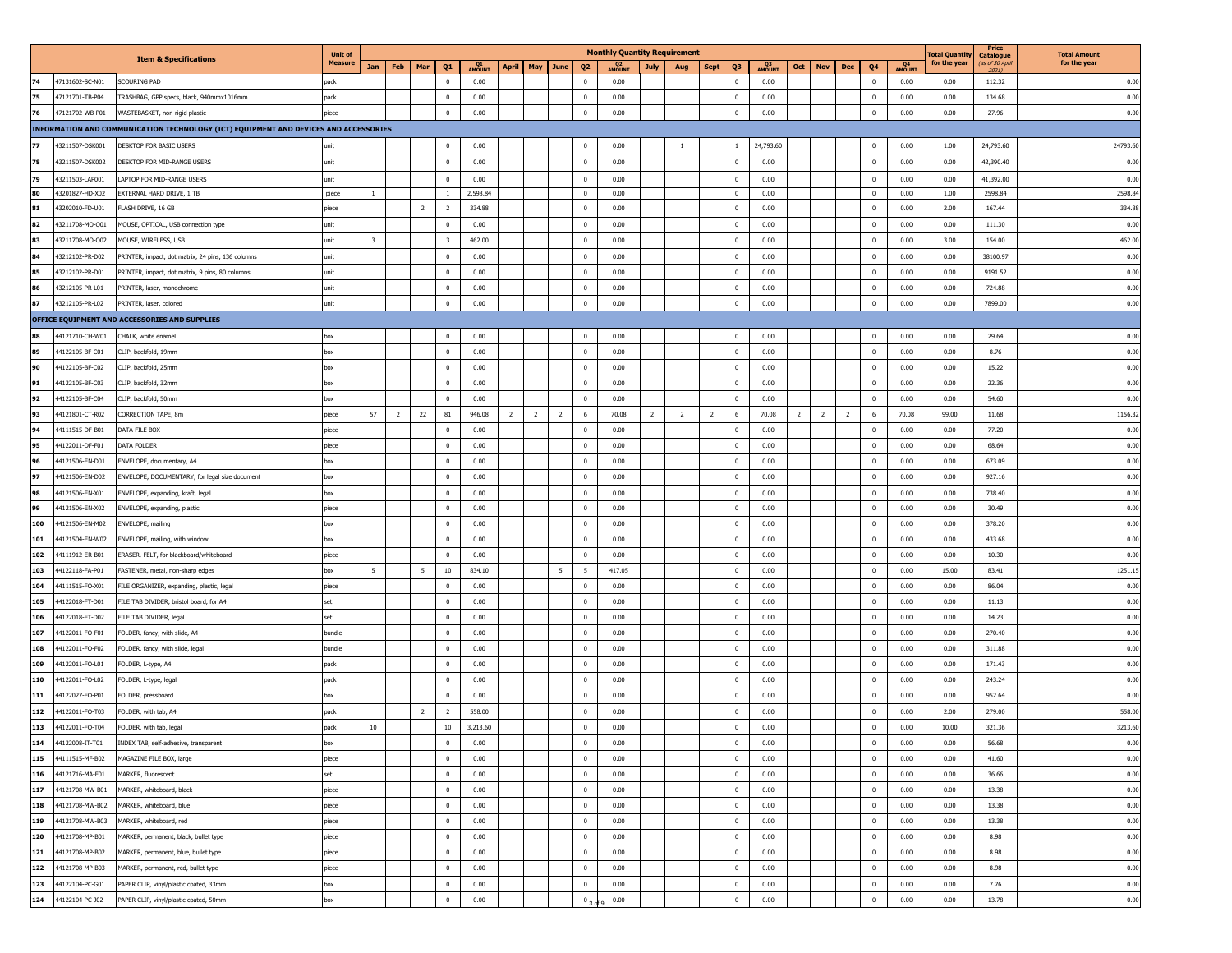|     |                 |                                                     | <b>Unit of</b> |              |                |                                                    |              |              |             |                | <b>Monthly Quantity Requirement</b>     |     |             |              |      |     |                   |              |              | <b>Total Quanti</b> | Price<br><b>Catalogue</b> | <b>Total Amount</b> |
|-----|-----------------|-----------------------------------------------------|----------------|--------------|----------------|----------------------------------------------------|--------------|--------------|-------------|----------------|-----------------------------------------|-----|-------------|--------------|------|-----|-------------------|--------------|--------------|---------------------|---------------------------|---------------------|
|     |                 | <b>Item &amp; Specifications</b>                    | <b>Measure</b> | Jan          | Feb            | Mar<br>Q1                                          | Q1<br>AMOUNT | <b>April</b> | May<br>June | Q <sub>2</sub> | Q <sub>2</sub><br>AMOUNT<br><b>July</b> | Aug | <b>Sept</b> | Q3           | Q3   | Oct | <b>Nov</b><br>Dec | Q4           | Q4<br>AMOUNT | for the year        | (as of 30 Apri<br>2021)   | for the year        |
| 125 | 44121706-PE-L01 | PENCIL, lead, with eraser                           | box            |              |                | $\mathbf{0}$                                       | 0.00         |              |             | $\Omega$       | 0.00                                    |     |             | $^{\circ}$   | 0.00 |     |                   | $\mathbf 0$  | 0.00         | 0.00                | 20.79                     | 0.00                |
| 126 | 44122037-RB-P10 | RING BINDER, plastic, 32mm                          | bundle         |              |                | $^{\circ}$                                         | 0.00         |              |             | $\overline{0}$ | 0.00                                    |     |             | $\bf{0}$     | 0.00 |     |                   | $\pmb{0}$    | 0.00         | 0.00                | 239.79                    | 0.00                |
| 127 | 44122101-RU-B01 | RUBBER BAND, No. 18                                 | box            |              |                | $\overline{0}$                                     | 0.00         |              |             | $\mathbf 0$    | 0.00                                    |     |             | $\bf{0}$     | 0.00 |     |                   | $\bf{0}$     | 0.00         | 0.00                | 100.05                    | 0.00                |
| 128 | 44121905-SP-F01 | STAMP PAD, felt                                     | piece          |              |                | $^{\circ}$                                         | 0.00         |              |             | $\Omega$       | 0.00                                    |     |             | $^{\circ}$   | 0.00 |     |                   | $\mathbf{0}$ | 0.00         | 0.00                | 34.95                     | 0.00                |
| 129 | 44121612-BL-H01 | BLADE, for general purpose cutter / utility knife   | piece          |              |                | $^{\circ}$                                         | 0.00         |              |             | $\overline{0}$ | 0.00                                    |     |             | $^{\circ}$   | 0.00 |     |                   | $\mathbf 0$  | 0.00         | 0.00                | 14.82                     | 0.00                |
| 130 | 44121612-CU-H01 | CUTTER/UTILITY KNIFE, for general purpose           | piece          |              |                | $\overline{\mathbf{3}}$<br>$\overline{\mathbf{3}}$ | 100.29       |              |             | $^{\circ}$     | 0.00                                    |     |             | $\bf{0}$     | 0.00 |     |                   | $\bf{0}$     | 0.00         | 3.00                | 33.43                     | 100.29              |
| 131 | 44103202-DS-M01 | DATING AND STAMPING MACHINE                         | piece          |              |                | $^{\circ}$                                         | 0.00         |              |             | $\Omega$       | 0.00                                    |     |             | $^{\circ}$   | 0.00 |     |                   | 0            | 0.00         | 0.00                | 453.96                    | 0.00                |
| 132 | 44121619-PS-M01 | PENCIL SHARPENER, manual, single cutter head        | piece          |              | 1              | 1                                                  | 202.67       |              |             | $\overline{0}$ | 0.00                                    |     |             | $^{\circ}$   | 0.00 |     |                   | $\bf{0}$     | 0.00         | 1.00                | 202.67                    | 202.67              |
| 133 | 44101602-PU-P01 | PUNCHER, paper, heavy duty                          | piece          |              |                | $\mathbf{0}$                                       | 0.00         |              |             | $\overline{0}$ | 0.00                                    |     |             | $^{\circ}$   | 0.00 |     |                   | $\pmb{0}$    | 0.00         | 0.00                | 150.80                    | 0.00                |
| 134 | 44121618-SS-S01 | SCISSORS, symmetrical                               | pair           | 3            | $\overline{2}$ | -5                                                 | 202.80       |              |             | $\mathbf{0}$   | 0.00                                    |     |             | $\bf{0}$     | 0.00 |     |                   | $\bf{0}$     | 0.00         | 5.00                | 40.56                     | 202.80              |
| 135 | 44121615-ST-S01 | STAPLER, standard type                              | piece          |              |                | $\overline{2}$<br>$\overline{2}$                   | 280.80       |              |             | $\Omega$       | 0.00                                    |     |             | $^{\circ}$   | 0.00 |     |                   | $\bf{0}$     | 0.00         | 2.00                | 140.40                    | 280.80              |
| 136 | 44121615-ST-B01 | STAPLER, heavy duty, binder type                    | unit           |              |                | $^{\circ}$                                         | 0.00         |              |             | $\mathbf{0}$   | 0.00                                    |     |             | $^{\circ}$   | 0.00 |     |                   | $\mathbf 0$  | 0.00         | 0.00                | 914.22                    | 0.00                |
| 137 | 44121613-SR-P01 | STAPLE REMOVER, plier type                          | piece          |              |                | $^{\circ}$                                         | 0.00         |              |             | $\mathbf{0}$   | 0.00                                    |     |             | $\bf{0}$     | 0.00 |     |                   | $\bf{0}$     | 0.00         | 0.00                | 24.90                     | 0.00                |
| 138 | 44121605-TD-T01 | TAPE DISPENSER, table top                           | piece          | <sup>2</sup> |                | $\overline{2}$                                     | 128.40       |              |             | $\mathbf{0}$   | 0.00                                    |     |             | $\bf{0}$     | 0.00 |     |                   | $\bf{0}$     | 0.00         | 2.00                | 64.20                     | 128.40              |
| 139 | 44101602-PB-M01 | BINDING AND PUNCHING MACHINE, 50mm binding capacit  | unit           |              |                | $^{\circ}$                                         | 0.00         |              |             | $\mathbf{0}$   | 0.00                                    |     |             | $^{\circ}$   | 0.00 |     |                   | $\mathbf 0$  | 0.00         | 0.00                | 9534.72                   | 0.00                |
| 140 | 44101807-CA-C01 | CALCULATOR, compact                                 | unit           | 3            | $\overline{1}$ | $\overline{4}$                                     | 1,387.40     |              |             | $\mathbf 0$    | 0.00                                    |     |             | $\bf{0}$     | 0.00 |     |                   | $\bf{0}$     | 0.00         | 4.00                | 346.85                    | 1387.40             |
| 141 | 44101714-FX-M01 | FACSIMILE MACHINE                                   | unit           |              |                | $\overline{0}$                                     | 0.00         |              |             | $\mathbf{0}$   | 0.00                                    |     |             | $\bf{0}$     | 0.00 |     |                   | $\bf{0}$     | 0.00         | 0.00                | 5642.00                   | 0.00                |
| 142 | 44101601-PT-M01 | PAPER TRIMMER / CUTTING MACHINE, table top          | unit           | -1           |                | $\mathbf{1}$                                       | 9,297.60     |              |             | $\Omega$       | 0.00                                    |     |             | $^{\circ}$   | 0.00 |     |                   | $\bf{0}$     | 0.00         | 1.00                | 9297.60                   | 9297.60             |
| 143 | 44101603-PS-M01 | PAPER SHREDDER                                      | unit           |              |                | $\mathbf{0}$                                       | 0.00         |              |             | $\mathbf 0$    | 0.00                                    |     |             | $\mathbf 0$  | 0.00 |     |                   | $\pmb{0}$    | 0.00         | 0.00                | 5699.20                   | 0.00                |
|     |                 | PRINTER OR FACSIMILE OR PHOTOCOPIER SUPPLIES        |                |              |                |                                                    |              |              |             |                |                                         |     |             |              |      |     |                   |              |              |                     |                           |                     |
| 144 | 44103109-BR-D05 | DRUM CART, BROTHER DR-3455, Black                   | Cart           |              |                | $^{\circ}$                                         | 0.00         |              |             | $\overline{0}$ | 0.00                                    |     |             | $^{\circ}$   | 0.00 |     |                   | $\bf{0}$     | 0.00         | 0.00                | 6947.20                   | 0.00                |
| 145 | 44103105-BR-B04 | INK CART, BROTHER LC67B, Black                      | Cart           |              |                | $^{\circ}$                                         | 0.00         |              |             | $\mathbf{0}$   | 0.00                                    |     |             | $^{\circ}$   | 0.00 |     |                   | $\bf{0}$     | 0.00         | 0.00                | 910.00                    | 0.00                |
| 146 | 44103105-BR-B05 | INK CART, BROTHER LC67HYBK, Black                   | Cart           |              |                | $\bf{0}$                                           | 0.00         |              |             | $\mathbf{0}$   | 0.00                                    |     |             | $\bf{0}$     | 0.00 |     |                   | $\bf{0}$     | 0.00         | 0.00                | 1601.60                   | 0.00                |
| 147 | 44103109-BR-D06 | Drum Cart, Brother DR-451CL, high yield 30000 pages | Cart           |              |                | $^{\circ}$                                         | 0.00         |              |             | $\Omega$       | 0.00                                    |     |             | $^{\circ}$   | 0.00 |     |                   | $\bf{0}$     | 0.00         | 0.00                | 6760.00                   | 0.00                |
| 148 | 44103103-BR-B16 | Toner Cart, Brother TN-456 BLACK, high yield 6500   | Cart           |              |                | $^{\circ}$                                         | 0.00         |              |             | $\mathbf{0}$   | 0.00                                    |     |             | $\bf{0}$     | 0.00 |     |                   | $\bf{0}$     | 0.00         | 0.00                | 5080.40                   | 0.00                |
| 149 | 44103103-BR-C03 | Toner Cart, Brother TN-456 CYAN, high yield 6500    | Cart           |              |                | $\bf{0}$                                           | 0.00         |              |             | $\mathbf 0$    | 0.00                                    |     |             | $\bf{0}$     | 0.00 |     |                   | $\bf{0}$     | 0.00         | 0.00                | 8569.60                   | 0.00                |
| 150 | 44103103-BR-M03 | Toner Cart, Brother TN-456 MAGENTA, high yield      | Cart           |              |                | $^{\circ}$                                         | 0.00         |              |             | $\Omega$       | 0.00                                    |     |             | $^{\circ}$   | 0.00 |     |                   | $\bf{0}$     | 0.00         | 0.00                | 8569.60                   | 0.00                |
| 151 | 44103103-BR-Y03 | Toner Cart, Brother TN-456 YELLOW, high yield 6500  | Cart           |              |                | $^{\circ}$                                         | 0.00         |              |             | $\mathbf{0}$   | 0.00                                    |     |             | $^{\circ}$   | 0.00 |     |                   | $\mathbf 0$  | 0.00         | 0.00                | 8569.60                   | 0.00                |
| 152 | 44103103-SA-B03 | FONER CART, SAMSUNG ML-D2850B, Black                | Cart           |              |                | $^{\circ}$                                         | 0.00         |              |             | $\mathbf{0}$   | 0.00                                    |     |             | $\bf{0}$     | 0.00 |     |                   | $\bf{0}$     | 0.00         | 0.00                | 5116.80                   | 0.00                |
| 153 | 44103105-CA-C04 | INK CART, CANON CL-741, Colored                     | cart           |              |                | $\bf{0}$                                           | 0.00         |              |             | $\mathbf{0}$   | 0.00                                    |     |             | $\bf{0}$     | 0.00 |     |                   | $\bf{0}$     | 0.00         | 0.00                | 989.04                    | 0.00                |
| 154 | 44103105-CA-C02 | INK CART, CANON CL-811, Colored                     | cart           |              |                | $^{\circ}$                                         | 0.00         |              |             | $\Omega$       | 0.00                                    |     |             | $^{\circ}$   | 0.00 |     |                   | $\mathbf{0}$ | 0.00         | 0.00                | 1029.60                   | 0.00                |
| 155 | 44103105-CA-B04 | INK CART, CANON PG-740, Black                       | cart           |              |                | $^{\circ}$                                         | 0.00         |              |             | $^{\circ}$     | 0.00                                    |     |             | $^{\circ}$   | 0.00 |     |                   | $\mathbf 0$  | 0.00         | 0.00                | 754.00                    | 0.00                |
| 156 | 44103105-CA-B02 | INK CART, CANON PG-810, Black                       | cart           |              |                | $^{\circ}$                                         | 0.00         |              |             | $\mathbf{0}$   | 0.00                                    |     |             | $^{\circ}$   | 0.00 |     |                   | $\mathbf 0$  | 0.00         | 0.00                | 780.00                    | 0.00                |
| 157 | 44103105-EP-B17 | INK CART, EPSON C13T664100 (T6641), Black           | cart           |              |                | $^{\circ}$                                         | 0.00         |              |             | $\Omega$       | 0.00                                    |     |             | $^{\circ}$   | 0.00 |     |                   | $\bf{0}$     | 0.00         | 0.00                | 249.60                    | 0.00                |
| 158 | 44103105-EP-C17 | INK CART, EPSON C13T664200 (T6642), Cyan            | cart           |              |                | $^{\circ}$                                         | 0.00         |              |             | $^{\circ}$     | 0.00                                    |     |             | $^{\circ}$   | 0.00 |     |                   | $\mathbf 0$  | 0.00         | 0.00                | 249.60                    | 0.00                |
| 159 | 44103105-EP-M17 | INK CART, EPSON C13T664300 (T6643), Magenta         | cart           |              |                | $\bf{0}$                                           | 0.00         |              |             | $\mathbf{0}$   | 0.00                                    |     |             | $\bf{0}$     | 0.00 |     |                   | $\pmb{0}$    | 0.00         | 0.00                | 249.60                    | 0.00                |
| 160 | 44103105-EP-Y17 | INK CART, EPSON C13T664400 (T6644), Yellow          | cart           |              |                | $\bf{0}$                                           | 0.00         |              |             | $\mathbf 0$    | 0.00                                    |     |             | $\bf{0}$     | 0.00 |     |                   | $\bf{0}$     | 0.00         | 0.00                | 249.60                    | 0.00                |
| 161 | 44103105-HP-B40 | Ink Cartridge, HP C2P04AA (HP62) Black              | cart           |              |                | $\bf{0}$                                           | 0.00         |              |             | $\overline{0}$ | 0.00                                    |     |             | $^{\circ}$   | 0.00 |     |                   | $\bf{0}$     | 0.00         | 0.00                | 773.76                    | 0.00                |
| 162 | 44103105-HP-T40 | Ink Cartridge, HP C2P06AA (HP62) Tri-color          | cart           |              |                | $\mathbf{0}$                                       | 0.00         |              |             | $\Omega$       | 0.00                                    |     |             | $^{\circ}$   | 0.00 |     |                   | $\mathbf 0$  | 0.00         | 0.00                | 950.56                    | 0.00                |
| 163 | 44103105-HP-B09 | INK CART, HP C9351AA, (HP21), Black                 | cart           |              |                | $^{\circ}$                                         | 0.00         |              |             | $\mathbf{0}$   | 0.00                                    |     |             | $^{\circ}$   | 0.00 |     |                   | $\mathbf 0$  | 0.00         | 0.00                | 795.60                    | 0.00                |
| 164 | 44103105-HP-T10 | INK CART, HP C9352AA, (HP22), Tri-color             | cart           |              |                | $^{\circ}$                                         | 0.00         |              |             | $\mathbf{0}$   | 0.00                                    |     |             | $^{\circ}$   | 0.00 |     |                   | $\bf{0}$     | 0.00         | 0.00                | 920.40                    | 0.00                |
| 165 | 44103105-HP-P48 | Ink Cartridge, HP C9397A (HP72) 69ml Photo Black    | cart           |              |                | $\mathbf{0}$                                       | 0.00         |              |             | $\Omega$       | 0.00                                    |     |             | $\Omega$     | 0.00 |     |                   | $\mathbf 0$  | 0.00         | 0.00                | 1996.80                   | 0.00                |
| 166 | 44103105-HP-C48 | Ink Cartridge, HP C9398A (HP72) 69ml Cyan           | cart           |              |                | U                                                  | 0.00         |              |             | U              | 0.00                                    |     |             | U            | 0.00 |     |                   | U            | 0.00         | 0.00                | 1996.80                   | 0.00                |
| 167 | 44103105-HP-M48 | Ink Cartridge, HP C9399A (HP72) 69ml Magenta        | cart           |              |                | $\bf{0}$                                           | 0.00         |              |             | $\mathbf 0$    | 0.00                                    |     |             | $\bf{0}$     | 0.00 |     |                   | $\bf{0}$     | 0.00         | 0.00                | 1996.80                   | 0.00                |
| 168 | 44103105-HP-Y48 | Ink Cartridge, HP C9400A (HP72) 69ml Yellow         | cart           |              |                | $\bf{0}$                                           | 0.00         |              |             | $\mathbf 0$    | 0.00                                    |     |             | $\mathbf{0}$ | 0.00 |     |                   | $\bf{0}$     | 0.00         | 0.00                | 1996.80                   | 0.00                |
| 169 | 44103105-HP-G48 | Ink Cartridge, HP C9401A (HP72) 69ml Gray           | cart           |              |                | $\overline{0}$                                     | 0.00         |              |             | $\overline{0}$ | 0.00                                    |     |             | $\mathbf{0}$ | 0.00 |     |                   | $\bf{0}$     | 0.00         | 0.00                | 1996.80                   | 0.00                |
| 170 | 44103105-HP-B48 | Ink Cartridge, HP C9403A (HP72) 130ml Matte Black   | cart           |              |                | $\mathbf 0$                                        | 0.00         |              |             | $\mathbf 0$    | 0.00                                    |     |             | $\pmb{0}$    | 0.00 |     |                   | $\mathbf 0$  | 0.00         | 0.00                | 3016.00                   | 0.00                |
| 171 | 44103105-HP-B17 | INK CART, HP CC640WA, (HP60), Black                 | cart           |              |                | $\bf{0}$                                           | 0.00         |              |             | $\mathbf 0$    | 0.00                                    |     |             | $\bf{0}$     | 0.00 |     |                   | $\bf{0}$     | 0.00         | 0.00                | 769.60                    | 0.00                |
| 172 | 44103105-HP-T17 | INK CART, HP CC643WA, (HP60), Tri-color             | cart           |              |                | $\overline{0}$                                     | 0.00         |              |             | $\overline{0}$ | 0.00                                    |     |             | $\mathbf{0}$ | 0.00 |     |                   | $\bf{0}$     | 0.00         | 0.00                | 915.20                    | 0.00                |
| 173 | 44103105-HP-B35 | INK CART, HP CD887AA, (HP703), Black                | cart           |              |                | $\mathbf{0}$                                       | 0.00         |              |             | $\overline{0}$ | 0.00                                    |     |             | $\mathbf{0}$ | 0.00 |     |                   | $\bf{0}$     | 0.00         | 0.00                | 366.08                    | 0.00                |
| 174 | 44103105-HP-T35 | INK CART, HP CD888AA, (HP703), Tri-color            | cart           |              |                | $\bf{0}$                                           | 0.00         |              |             | $\overline{0}$ | 0.00                                    |     |             | $\bf{0}$     | 0.00 |     |                   | $\bf{0}$     | 0.00         | 0.00                | 366.08                    | 0.00                |
| 175 | 44103105-HX-C40 | INK CART, HP CD972AA, (HP 920XL), Cyan              | cart           |              |                | $\bf{0}$                                           | 0.00         |              |             | $\overline{0}$ | 0.00                                    |     |             | $\bf{0}$     | 0.00 |     |                   | $\pmb{0}$    | 0.00         | 0.00                | 641.68                    | 0.00                |
| 176 | 44103105-HX-M40 | INK CART, HP CD973AA, (HP 920XL), Magenta           | cart           |              |                | $\mathbf{0}$                                       | 0.00         |              |             | $\mathbf 0$    | 0.00                                    |     |             | $\mathbf{0}$ | 0.00 |     |                   | $\mathbf 0$  | 0.00         | 0.00                | 641.68                    | 0.00                |
|     |                 |                                                     |                |              |                |                                                    |              |              |             |                |                                         |     |             |              |      |     |                   |              |              |                     |                           |                     |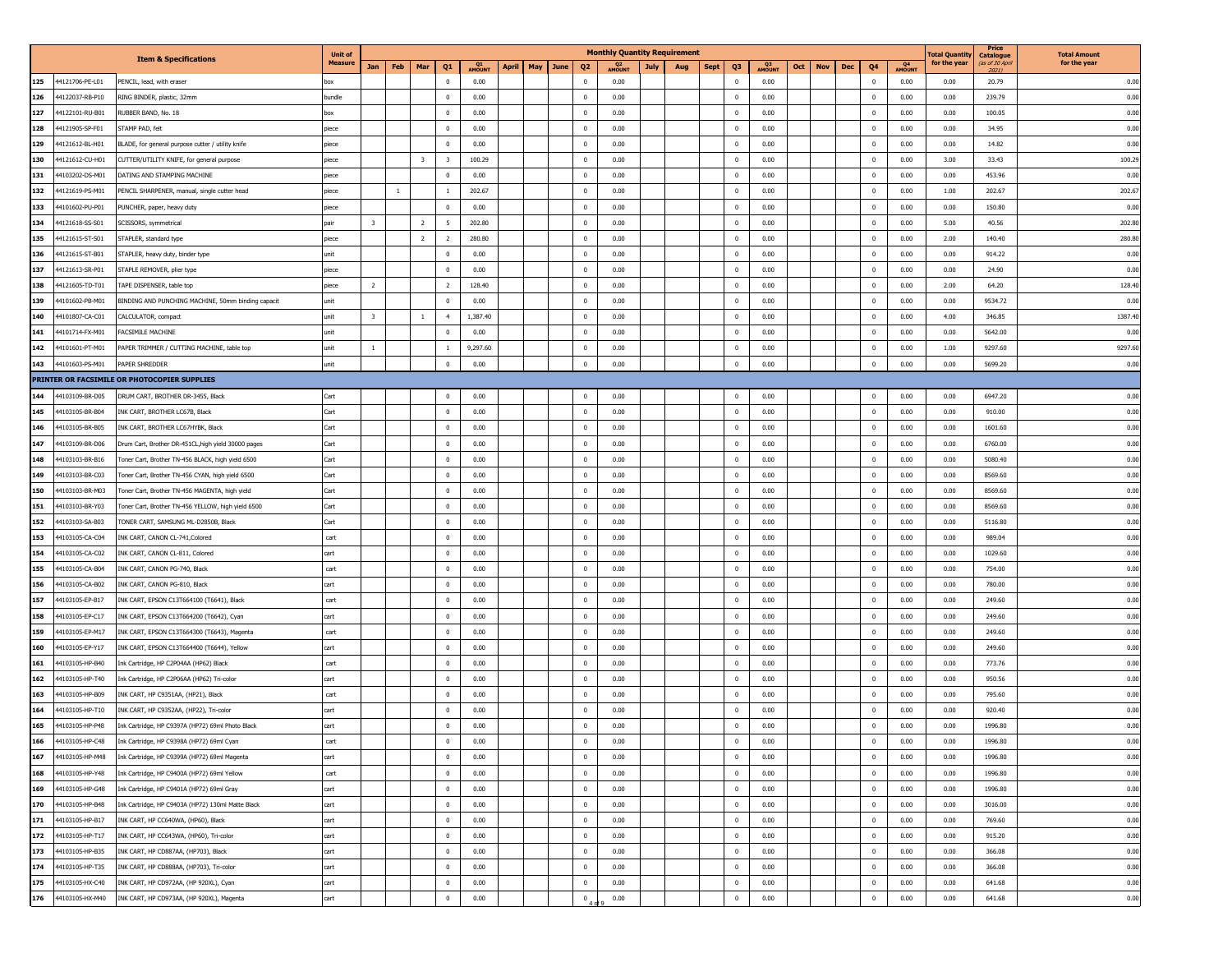|     |                 |                                                | <b>Unit of</b> |     |            |                |              |              |             |                | <b>Monthly Quantity Requirement</b>     |     |             |                |      |     |                   |                |              | <b>Total Quanti</b> | Price<br>Catalogue      | <b>Total Amount</b> |
|-----|-----------------|------------------------------------------------|----------------|-----|------------|----------------|--------------|--------------|-------------|----------------|-----------------------------------------|-----|-------------|----------------|------|-----|-------------------|----------------|--------------|---------------------|-------------------------|---------------------|
|     |                 | <b>Item &amp; Specifications</b>               | <b>Measure</b> | Jan | Feb<br>Mar | Q1             | Q1<br>AMOUNT | <b>April</b> | May<br>June | Q <sub>2</sub> | Q <sub>2</sub><br>AMOUNT<br><b>July</b> | Aug | <b>Sept</b> | Q3             | Q3   | Oct | <b>Nov</b><br>Dec | Q4             | Q4<br>AMOUNT | for the year        | (as of 30 Apri<br>2021) | for the year        |
| 177 | 44103105-HX-Y40 | INK CART, HP CD974AA, (HP 920XL), Yellow,      | cart           |     |            | $\mathbf{0}$   | 0.00         |              |             | $\Omega$       | 0.00                                    |     |             | $^{\circ}$     | 0.00 |     |                   | $\mathbf 0$    | 0.00         | 0.00                | 641.68                  | 0.00                |
| 178 | 44103105-HX-B40 | NK CART, HP CD975AA, (HP 920XL), Black         | cart           |     |            | $^{\circ}$     | 0.00         |              |             | $\mathbf{0}$   | 0.00                                    |     |             | $^{\circ}$     | 0.00 |     |                   | $\bf{0}$       | 0.00         | 0.00                | 1346.80                 | 0.00                |
| 179 | 44103105-HP-B20 | INK CART, HP CH561WA, (HP61), Black            | cart           |     |            | $\bf{0}$       | 0.00         |              |             | $\mathbf 0$    | 0.00                                    |     |             | $\bf{0}$       | 0.00 |     |                   | $\bf{0}$       | 0.00         | 0.00                | 756.08                  | 0.00                |
| 180 | 44103105-HP-T20 | INK CART, HP CH562WA, (HP61), Tricolor         | cart           |     |            | $^{\circ}$     | 0.00         |              |             | $\Omega$       | 0.00                                    |     |             | $^{\circ}$     | 0.00 |     |                   | $\mathbf{0}$   | 0.00         | 0.00                | 931.84                  | 0.00                |
| 181 | 44103105-HP-B49 | Ink Cartridge, HP CH565A (HP82) Black          | cart           |     |            | $^{\circ}$     | 0.00         |              |             | $\mathbf{0}$   | 0.00                                    |     |             | $^{\circ}$     | 0.00 |     |                   | $^{\circ}$     | 0.00         | 0.00                | 1944.80                 | 0.00                |
| 182 | 44103105-HP-C49 | Ink Cartridge, HP CH566A (HP82) Cyan           | cart           |     |            | $\bf{0}$       | 0.00         |              |             | $\mathbf{0}$   | 0.00                                    |     |             | $\bf{0}$       | 0.00 |     |                   | $\bf{0}$       | 0.00         | 0.00                | 1539.20                 | 0.00                |
| 183 | 44103105-HP-M49 | Ink Cartridge, HP CH567A (HP82) Magenta        | cart           |     |            | $\overline{0}$ | 0.00         |              |             | $\Omega$       | 0.00                                    |     |             | $^{\circ}$     | 0.00 |     |                   | 0              | 0.00         | 0.00                | 1539.20                 | 0.00                |
| 184 | 44103105-HP-Y49 | Ink Cartridge, HP CH568A (HP82) Yellow         | cart           |     |            | $^{\circ}$     | 0.00         |              |             | $\mathbf{0}$   | 0.00                                    |     |             | $^{\circ}$     | 0.00 |     |                   | $\mathbf 0$    | 0.00         | 0.00                | 1539.20                 | 0.00                |
| 185 | 44103105-HX-B43 | INK CART, HP CN045AA, (HP950XL), Black         | cart           |     |            | $^{\circ}$     | 0.00         |              |             | $\mathbf{0}$   | 0.00                                    |     |             | $^{\circ}$     | 0.00 |     |                   | $\pmb{0}$      | 0.00         | 0.00                | 1786.72                 | 0.00                |
| 186 | 44103105-HX-C43 | INK CART, HP CN046AA, (HP951XL), Cyan          | cart           |     |            | $\overline{0}$ | 0.00         |              |             | $\mathbf{0}$   | 0.00                                    |     |             | $\bf{0}$       | 0.00 |     |                   | $\bf{0}$       | 0.00         | 0.00                | 1326.00                 | 0.00                |
| 187 | 44103105-HX-M43 | INK CART, HP CN047AA, (HP951XL), Magenta       | cart           |     |            | $^{\circ}$     | 0.00         |              |             | $\Omega$       | 0.00                                    |     |             | $^{\circ}$     | 0.00 |     |                   | $^{\circ}$     | 0.00         | 0.00                | 1326.00                 | 0.00                |
| 188 | 44103105-HX-Y43 | INK CART, HP CN048AA, (HP951XL). Yellow        | cart           |     |            | $^{\circ}$     | 0.00         |              |             | $\Omega$       | 0.00                                    |     |             | $^{\circ}$     | 0.00 |     |                   | $\mathbf 0$    | 0.00         | 0.00                | 1326.00                 | 0.00                |
| 189 | 44103105-HP-B36 | INK CART, HP CN692AA, (HP704), Black           | cart           |     |            | $\overline{0}$ | 0.00         |              |             | $\mathbf{0}$   | 0.00                                    |     |             | $^{\circ}$     | 0.00 |     |                   | $\bf{0}$       | 0.00         | 0.00                | 366.08                  | 0.00                |
| 190 | 44103105-HP-T36 | INK CART, HP CN693AA, (HP704), Tri-color       | cart           |     |            | $^{\circ}$     | 0.00         |              |             | $\mathbf{0}$   | 0.00                                    |     |             | $\bf{0}$       | 0.00 |     |                   | $\bf{0}$       | 0.00         | 0.00                | 366.08                  | 0.00                |
| 191 | 44103105-HP-B33 | INK CART, HP CZ107AA, (HP678), Black           | cart           |     |            | $^{\circ}$     | 0.00         |              |             | $\mathbf{0}$   | 0.00                                    |     |             | $^{\circ}$     | 0.00 |     |                   | $\mathbf 0$    | 0.00         | 0.00                | 366.08                  | 0.00                |
| 192 | 44103105-HP-T33 | INK CART, HP CZ108AA, (HP678), Tricolor        | cart           |     |            | $\overline{0}$ | 0.00         |              |             | $\mathbf{0}$   | 0.00                                    |     |             | $\bf{0}$       | 0.00 |     |                   | $\bf{0}$       | 0.00         | 0.00                | 366.08                  | 0.00                |
| 193 | 44103105-HP-B42 | INK CART, HP CZ121A (HP685A), Black            | cart           |     |            | $\overline{0}$ | 0.00         |              |             | $\mathbf{0}$   | 0.00                                    |     |             | $\bf{0}$       | 0.00 |     |                   | $\bf{0}$       | 0.00         | 0.00                | 312.00                  | 0.00                |
| 194 | 44103105-HP-C33 | INK CART, HP CZ122A (HP685A), Cyan             | cart           |     |            | $^{\circ}$     | 0.00         |              |             | $\Omega$       | 0.00                                    |     |             | $^{\circ}$     | 0.00 |     |                   | $\mathbf{0}$   | 0.00         | 0.00                | 256.88                  | 0.00                |
| 195 | 44103105-HP-M33 | INK CART, HP CZ123A (HP685A), Magenta          | cart           |     |            | $\mathbf{0}$   | 0.00         |              |             | $\mathbf{0}$   | 0.00                                    |     |             | $^{\circ}$     | 0.00 |     |                   | $\mathbf 0$    | 0.00         | 0.00                | 256.88                  | 0.00                |
| 196 | 44103105-HP-Y33 | INK CART, HP CZ124A (HP685A), Yellow           | cart           |     |            | $^{\circ}$     | 0.00         |              |             | $\mathbf{0}$   | 0.00                                    |     |             | $\mathbf{0}$   | 0.00 |     |                   | $\mathbf 0$    | 0.00         | 0.00                | 256.88                  | 0.00                |
| 197 | 44103105-HP-T43 | Ink Cartridge, HP F6V26AA (HP680) Tri-color    | cart           | 15  |            | 15             | 6,084.00     |              |             | $\overline{0}$ | 0.00                                    |     |             | $\bf{0}$       | 0.00 |     |                   | $\bf{0}$       | 0.00         | 15.00               | 405.60                  | 6084.00             |
| 198 | 44103105-HP-B43 | Ink Cartridge, HP F6V27AA (HP680) Black        | cart           | 20  |            | 20             | 8,112.00     |              |             | $^{\circ}$     | 0.00                                    |     |             | $^{\circ}$     | 0.00 |     |                   | $\bf{0}$       | 0.00         | 20.00               | 405.60                  | 8112.00             |
| 199 | 44103105-HP-C50 | Ink Cartridge, HP L0S51AA (HP955) Cyan         | cart           |     |            | $\mathbf{0}$   | 0.00         |              |             | $\overline{0}$ | 0.00                                    |     |             | $^{\circ}$     | 0.00 |     |                   | $\pmb{0}$      | 0.00         | 0.00                | 995.75                  | 0.00                |
| 200 | 44103105-HP-M50 | ink Cartridge, HP L0S54AA (HP955) Magenta      | cart           |     |            | $\overline{0}$ | 0.00         |              |             | $\mathbf 0$    | 0.00                                    |     |             | $\mathbf 0$    | 0.00 |     |                   | $\bf{0}$       | 0.00         | 0.00                | 995.75                  | 0.00                |
| 201 | 44103105-HP-Y50 | Ink Cartridge, HP L0S57AA (HP955) Yellow       | cart           |     |            | $\overline{0}$ | 0.00         |              |             | $\overline{0}$ | 0.00                                    |     |             | $^{\circ}$     | 0.00 |     |                   | $\bf{0}$       | 0.00         | 0.00                | 995.75                  | 0.00                |
| 202 | 44103105-HP-B50 | Ink Cartridge, HP L0S60AA (HP955) Black        | cart           |     |            | $\mathbf{0}$   | 0.00         |              |             | $\Omega$       | 0.00                                    |     |             | $^{\circ}$     | 0.00 |     |                   | $\mathbf 0$    | 0.00         | 0.00                | 4956.60                 | 0.00                |
| 203 | 44103105-HX-C48 | Ink Cartridge, HP L0S63AA (HP955XL) Cyan       | cart           |     |            | $^{\circ}$     | 0.00         |              |             | $\overline{0}$ | 0.00                                    |     |             | $^{\circ}$     | 0.00 |     |                   | $\mathbf 0$    | 0.00         | 0.00                | 1212.64                 | 0.00                |
| 204 | 44103105-HX-M48 | Ink Cartridge, HP L0S66AA (HP955XL) Magenta    | cart           |     |            | $\overline{0}$ | 0.00         |              |             | $\overline{0}$ | 0.00                                    |     |             | $\bf{0}$       | 0.00 |     |                   | $\bf{0}$       | 0.00         | 0.00                | 1212.64                 | 0.00                |
| 205 | 44103105-HX-Y48 | Ink Cartridge, HP L0S69AA (HP955XL) Yellow     | cart           |     |            | $\mathbf{0}$   | 0.00         |              |             | $\Omega$       | 0.00                                    |     |             | $\Omega$       | 0.00 |     |                   | $\mathbf{0}$   | 0.00         | 0.00                | 1212.64                 | 0.00                |
| 206 | 44103105-HX-B48 | Ink Cartridge, HP L0S72AA (HP955XL) Black      | cart           |     |            | $^{\circ}$     | 0.00         |              |             | $\overline{0}$ | 0.00                                    |     |             | $^{\circ}$     | 0.00 |     |                   | $\mathbf 0$    | 0.00         | 0.00                | 1644.24                 | 0.00                |
| 207 | 44103105-HP-C51 | Ink Cartridge, HP T6L89AA (HP905) Cyan         | cart           |     |            | $\mathbf{0}$   | 0.00         |              |             | $\mathbf 0$    | 0.00                                    |     |             | $^{\circ}$     | 0.00 |     |                   | $\mathbf 0$    | 0.00         | 0.00                | 453.62                  | 0.00                |
| 208 | 44103105-HP-M51 | Ink Cartridge, HP T6L93AA (HP905) Magenta      | cart           |     |            | $\overline{0}$ | 0.00         |              |             | $\Omega$       | 0.00                                    |     |             | $^{\circ}$     | 0.00 |     |                   | 0              | 0.00         | 0.00                | 453.62                  | 0.00                |
| 209 | 44103105-HP-Y51 | Ink Cartridge, HP T6L97AA (HP905) Yellow       | cart           |     |            | $^{\circ}$     | 0.00         |              |             | $\overline{0}$ | 0.00                                    |     |             | $^{\circ}$     | 0.00 |     |                   | $\mathbf 0$    | 0.00         | 0.00                | 453.62                  | 0.00                |
| 210 | 44103105-HP-B51 | Ink Cartridge, HP T6M01AA (HP905) Black        | cart           |     |            | $^{\circ}$     | 0.00         |              |             | $\mathbf 0$    | 0.00                                    |     |             | $\bf{0}$       | 0.00 |     |                   | $\pmb{0}$      | 0.00         | 0.00                | 741.28                  | 0.00                |
| 211 | 44103112-EP-R05 | RIBBON CART, EPSON C13S015516 (#8750), Black   | cart           |     |            | $\overline{0}$ | 0.00         |              |             | $\overline{0}$ | 0.00                                    |     |             | $\bf{0}$       | 0.00 |     |                   | $\bf{0}$       | 0.00         | 0.00                | 77.43                   | 0.00                |
| 212 | 44103112-EP-R07 | RIBBON CART, EPSON C13S015531 (S015086), Black | cart           |     |            | $^{\circ}$     | 0.00         |              |             | $\Omega$       | 0.00                                    |     |             | $^{\circ}$     | 0.00 |     |                   | $^{\circ}$     | 0.00         | 0.00                | 736.32                  | 0.00                |
| 213 | 44103112-EP-R13 | RIBBON CART, EPSON C13S015632, Black           | cart           |     |            | $\mathbf{0}$   | 0.00         |              |             | $\mathbf 0$    | 0.00                                    |     |             | $^{\circ}$     | 0.00 |     |                   | $\mathbf 0$    | 0.00         | 0.00                | 77.94                   | 0.00                |
| 214 | 44103103-BR-B03 | FONER CART, BROTHER TN-2025, Black             | cart           |     |            | $^{\circ}$     | 0.00         |              |             | $\overline{0}$ | 0.00                                    |     |             | $^{\circ}$     | 0.00 |     |                   | $\bf{0}$       | 0.00         | 0.00                | 2685.28                 | 0.00                |
| 215 | 44103103-BR-B04 | TONER CART, BROTHER TN-2130, Black             | cart           |     |            | $^{\circ}$     | 0.00         |              |             | $\overline{0}$ | 0.00                                    |     |             | $\bf{0}$       | 0.00 |     |                   | $\bf{0}$       | 0.00         | 0.00                | 1892.80                 | 0.00                |
| 216 | 44103103-BR-B05 | FONER CART, BROTHER TN-2150, Black             | cart           |     |            | $\Omega$       | 0.00         |              |             | $\Omega$       | 0.00                                    |     |             | $\Omega$       | 0.00 |     |                   | $^{\circ}$     | 0.00         | 0.00                | 2685.28                 | 0.00                |
| 217 | 44103103-BR-B09 | FONER CART, BROTHER TN-3320, Black             | cart           |     |            | $^{\circ}$     | 0.00         |              |             | $\overline{0}$ | 0.00                                    |     |             | $\bf{0}$       | 0.00 |     |                   | $\bf{0}$       | 0.00         | 0.00                | 3567.20                 | 0.00                |
| 218 | 44103103-BR-B11 | TONER CART, BROTHER TN-3350, Black             | cart           |     |            | $\mathbf 0$    | 0.00         |              |             | $\overline{0}$ | 0.00                                    |     |             | $\bf{0}$       | 0.00 |     |                   | $\pmb{0}$      | 0.00         | 0.00                | 5002.40                 | 0.00                |
| 219 | 4103103-HP-B12  | TONER CART, HP CB435A, Black                   |                |     |            |                | 0.00         |              |             |                | 0.00                                    |     |             |                | 0.00 |     |                   | 0              | 0.00         | 0.00                | 3380.00                 | 0.00                |
| 220 | 44103103-HP-B14 | TONER CART, HP CB540A, Black                   | cart           |     |            | $^{\circ}$     | 0.00         |              |             | $\overline{0}$ | 0.00                                    |     |             | $\mathbf{0}$   | 0.00 |     |                   | $\bf{0}$       | 0.00         | 0.00                | 3337.36                 | 0.00                |
| 221 | 44103103-HP-B18 | TONER CART, HP CE255A, Black                   | cart           |     |            | $\mathbf{0}$   | 0.00         |              |             | $\mathbf 0$    | 0.00                                    |     |             | $\mathbf{0}$   | 0.00 |     |                   | $\bf{0}$       | 0.00         | 0.00                | 7332.00                 | 0.00                |
| 222 | 44103103-HP-B21 | TONER CART, HP CE278A, Black                   | cart           |     |            | $\bf{0}$       | 0.00         |              |             | $\mathbf 0$    | 0.00                                    |     |             | $\bf{0}$       | 0.00 |     |                   | $\bf{0}$       | 0.00         | 0.00                | 3952.00                 | 0.00                |
| 223 | 44103103-HP-B22 | TONER CART, HP CE285A (HP85A), Black           | cart           |     |            | $\overline{0}$ | 0.00         |              |             | $\overline{0}$ | 0.00                                    |     |             | $\mathbf{0}$   | 0.00 |     |                   | $\bf{0}$       | 0.00         | 0.00                | 3432.00                 | 0.00                |
| 224 | 44103103-HP-B23 | TONER CART, HP CE310A, Black                   | cart           |     |            | $\mathbf{0}$   | 0.00         |              |             | $\overline{0}$ | 0.00                                    |     |             | $\mathbf{0}$   | 0.00 |     |                   | $\overline{0}$ | 0.00         | 0.00                | 2614.56                 | 0.00                |
| 225 | 44103103-HP-C23 | TONER CART, HP CE311A, Cyan                    | cart           |     |            | $\bf{0}$       | 0.00         |              |             | $\overline{0}$ | 0.00                                    |     |             | $\bf{0}$       | 0.00 |     |                   | $\bf{0}$       | 0.00         | 0.00                | 2542.80                 | 0.00                |
| 226 | 44103103-HP-Y23 | TONER CART, HP CE312A, Yellow                  | cart           |     |            | $\overline{0}$ | 0.00         |              |             | $\overline{0}$ | 0.00                                    |     |             | $\mathbf{0}$   | 0.00 |     |                   | $\overline{0}$ | 0.00         | 0.00                | 2542.80                 | 0.00                |
| 227 | 44103103-HP-M23 | TONER CART, HP CE313A, Magenta                 | cart           |     |            | $\mathbf{0}$   | 0.00         |              |             | $\overline{0}$ | 0.00                                    |     |             | $\mathbf{0}$   | 0.00 |     |                   | $\bf{0}$       | 0.00         | 0.00                | 2542.80                 | 0.00                |
| 228 | 44103103-HP-B24 | TONER CART, HP CE320A, Black                   | cart           |     |            | $\overline{0}$ | 0.00         |              |             | $^{\circ}$     | 0.00                                    |     |             | $\bf{0}$       | 0.00 |     |                   | $\bf{0}$       | 0.00         | 0.00                | 2916.16                 | 0.00                |
| 229 | 44103103-HP-C24 | TONER CART, HP CE321A, Cyan                    | cart           |     |            | $\overline{0}$ | 0.00         |              |             | $\overline{0}$ | 0.00                                    |     |             | $\overline{0}$ | 0.00 |     |                   | $\overline{0}$ | 0.00         | 0.00                | 3072.16                 | 0.00                |
|     |                 |                                                |                |     |            |                |              |              |             |                |                                         |     |             |                |      |     |                   |                |              |                     |                         |                     |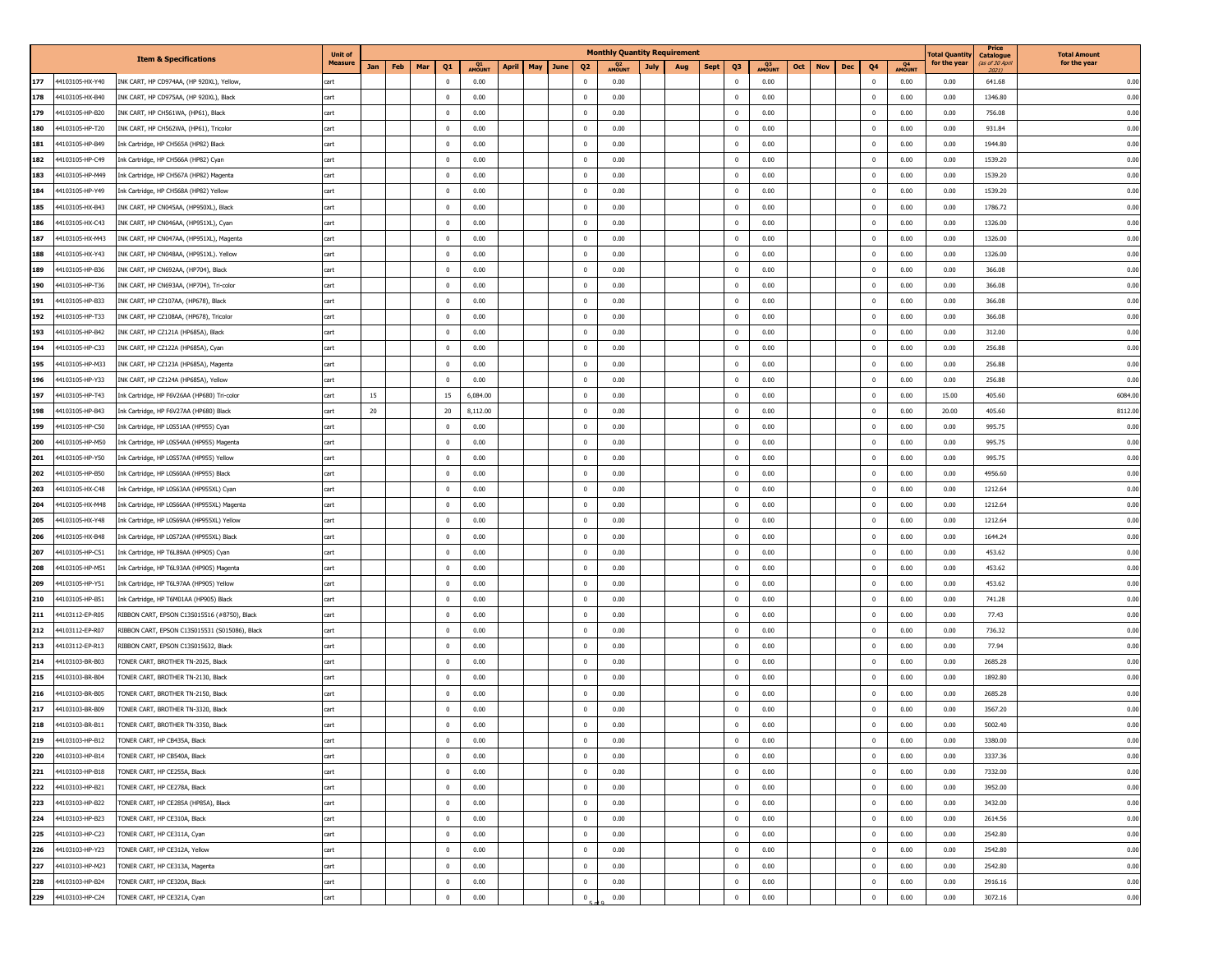|                        |                                                    | <b>Unit of</b> |     |     |     |                |              |              |             |                | <b>Monthly Quantity Requirement</b> |             |     |                               |      |     |            |     |             |              | <b>Fotal Quantil</b> | Price                                       | <b>Total Amount</b> |
|------------------------|----------------------------------------------------|----------------|-----|-----|-----|----------------|--------------|--------------|-------------|----------------|-------------------------------------|-------------|-----|-------------------------------|------|-----|------------|-----|-------------|--------------|----------------------|---------------------------------------------|---------------------|
|                        | <b>Item &amp; Specifications</b>                   | <b>Measure</b> | Jan | Feb | Mar | Q1             | Q1<br>AMOUNT | <b>April</b> | May<br>June | Q <sub>2</sub> | Q <sub>2</sub><br>AMOUNT            | <b>July</b> | Aug | Q <sub>3</sub><br><b>Sept</b> | Q3   | Oct | <b>Nov</b> | Dec | Q4          | Q4<br>AMOUNT | for the yea          | <b>Catalogue</b><br>(as of 30 Apri<br>2021) | for the year        |
| 230<br>44103103-HP-Y24 | TONER CART, HP CE322A, Yellow                      | cart           |     |     |     | $\mathbf 0$    | 0.00         |              |             | $\Omega$       | 0.00                                |             |     | $^{\circ}$                    | 0.00 |     |            |     | $\mathbf 0$ | 0.00         | 0.00                 | 3072.16                                     | 0.00                |
| 44103103-HP-M24<br>231 | TONER CART, HP CE323A, Magenta                     | cart           |     |     |     | $\mathbf 0$    | 0.00         |              |             | $\overline{0}$ | 0.00                                |             |     | $^{\circ}$                    | 0.00 |     |            |     | 0           | 0.00         | 0.00                 | 3072.16                                     | 0.00                |
| 232<br>44103103-HP-B25 | TONER CART, HP CE390A, Black                       | cart           |     |     |     | $\overline{0}$ | 0.00         |              |             | $\mathbf 0$    | 0.00                                |             |     | $\bf{0}$                      | 0.00 |     |            |     | 0           | 0.00         | 0.00                 | 8476.00                                     | 0.00                |
| 233<br>44103103-HP-B26 | TONER CART, HP CE400A, Black                       | cart           |     |     |     | $\overline{0}$ | 0.00         |              |             | $\Omega$       | 0.00                                |             |     | $\Omega$                      | 0.00 |     |            |     | 0           | 0.00         | 0.00                 | 6900.40                                     | 0.00                |
| 234<br>44103103-HP-C26 | TONER CART, HP CE401A, Cyan                        | cart           |     |     |     | $\overline{0}$ | 0.00         |              |             | $\overline{0}$ | 0.00                                |             |     | $\mathbf{0}$                  | 0.00 |     |            |     | $\mathbf 0$ | 0.00         | 0.00                 | 10193.04                                    | 0.00                |
| 235<br>44103103-HP-Y26 | TONER CART, HP CE402A, Yellow                      | cart           |     |     |     | $\overline{0}$ | 0.00         |              |             | $\mathbf 0$    | 0.00                                |             |     | $\bf{0}$                      | 0.00 |     |            |     | $\mathbf 0$ | 0.00         | 0.00                 | 10193.04                                    | 0.00                |
| 236                    |                                                    |                |     |     |     |                |              |              |             | $\Omega$       |                                     |             |     |                               |      |     |            |     |             |              |                      |                                             |                     |
| 44103103-HP-M26        | TONER CART, HP CE403A, Magenta                     | cart           |     |     |     | $\overline{0}$ | 0.00         |              |             |                | 0.00                                |             |     | $^{\circ}$                    | 0.00 |     |            |     | 0           | 0.00         | 0.00                 | 10193.04                                    | 0.00                |
| 237<br>44103103-HP-B27 | TONER CART, HP CE410A, (HP305), Black              | cart           |     |     |     | $^{\circ}$     | 0.00         |              |             | $\overline{0}$ | 0.00                                |             |     | $^{\circ}$                    | 0.00 |     |            |     | $\mathbf 0$ | 0.00         | 0.00                 | 4201.60                                     | 0.00                |
| 238<br>44103103-HP-C27 | TONER CART, HP CE411A, (HP305), Cyan               | cart           |     |     |     | $\mathbf 0$    | 0.00         |              |             | $\mathbf 0$    | 0.00                                |             |     | $^{\circ}$                    | 0.00 |     |            |     | $\mathbf 0$ | 0.00         | 0.00                 | 6011.20                                     | 0.00                |
| 239<br>44103103-HP-Y27 | TONER CART, HP CE412A, (HP305), Yellow             | cart           |     |     |     | $\overline{0}$ | 0.00         |              |             | $\overline{0}$ | 0.00                                |             |     | $\mathbf 0$                   | 0.00 |     |            |     | 0           | 0.00         | 0.00                 | 6011.20                                     | 0.00                |
| 240<br>44103103-HP-M27 | TONER CART, HP CE413A, (HP305), Magenta            | cart           |     |     |     | $\overline{0}$ | 0.00         |              |             | $\Omega$       | 0.00                                |             |     | $^{\circ}$                    | 0.00 |     |            |     | $^{\circ}$  | 0.00         | 0.00                 | 6011.20                                     | 0.00                |
| 241<br>44103103-HP-B28 | TONER CART, HP CE505A, Black                       | cart           |     |     |     | $\overline{0}$ | 0.00         |              |             | $\mathbf 0$    | 0.00                                |             |     | $\mathbf 0$                   | 0.00 |     |            |     | $\mathbf 0$ | 0.00         | 0.00                 | 4466.80                                     | 0.00                |
| 242<br>44103103-HX-B28 | TONER CART, HP CE505X, Black, high cap             | cart           |     |     |     | $\mathbf 0$    | 0.00         |              |             | $\mathbf 0$    | 0.00                                |             |     | $^{\circ}$                    | 0.00 |     |            |     | $\mathbf 0$ | 0.00         | 0.00                 | 7332.00                                     | 0.00                |
| 243<br>44103103-HP-B52 | Toner Cartridge, HP CF217A (HP17A) Black Laser Jet | cart           |     |     |     | $\overline{0}$ | 0.00         |              |             | $\overline{0}$ | 0.00                                |             |     | $\bf{0}$                      | 0.00 |     |            |     | 0           | 0.00         | 0.00                 | 3044.08                                     | 0.00                |
| 244<br>44103103-HP-B53 | Toner Cartridge, HP CF226A (HP26A) Black LaserJet  | cart           |     |     |     | $\mathbf 0$    | 0.00         |              |             | $\overline{0}$ | 0.00                                |             |     | $^{\circ}$                    | 0.00 |     |            |     | $\mathbf 0$ | 0.00         | 0.00                 | 5787.60                                     | 0.00                |
| 245<br>44103103-HP-B55 | Toner Cartridge, HP CF280A, LaserJet Pro M401/M425 | cart           |     |     |     | $\mathbf 0$    | 0.00         |              |             | $\mathbf 0$    | 0.00                                |             |     | $\bf{0}$                      | 0.00 |     |            |     | $\mathbf 0$ | 0.00         | 0.00                 | 5200.00                                     | 0.00                |
| 246<br>44103103-HP-B51 | TONER CART, HP CF280XC, Black                      | cart           |     |     |     | $\overline{0}$ | 0.00         |              |             | $\overline{0}$ | 0.00                                |             |     | $\bf{0}$                      | 0.00 |     |            |     | 0           | 0.00         | 0.00                 | 9004.32                                     | 0.00                |
| 247<br>44103103-HP-B56 | Toner Cartridge, HP CF281A (HP81A) Black LaserJet  | cart           |     |     |     | $\overline{0}$ | 0.00         |              |             | $\Omega$       | 0.00                                |             |     | $^{\circ}$                    | 0.00 |     |            |     | $^{\circ}$  | 0.00         | 0.00                 | 8606.00                                     | 0.00                |
| 248<br>44103103-HP-B57 | Toner Cartridge, HP CF283A (HP83A) LaserJet Black  | cart           |     |     |     | $\overline{0}$ | 0.00         |              |             | $\mathbf 0$    | 0.00                                |             |     | $^{\circ}$                    | 0.00 |     |            |     | $\mathbf 0$ | 0.00         | 0.00                 | 3241.70                                     | 0.00                |
| 44103103-HX-B51<br>249 | Toner Cartridge, HP CF283XC (HP83X) Black LJ       | cart           |     |     |     | $\mathbf 0$    | 0.00         |              |             | $\mathbf 0$    | 0.00                                |             |     | $^{\circ}$                    | 0.00 |     |            |     | $\mathbf 0$ | 0.00         | 0.00                 | 4056.00                                     | 0.00                |
| 250<br>44103103-HP-B58 | Toner Cartridge, HP CF287A (HP87) Black            | cart           |     |     |     | $\mathbf 0$    | 0.00         |              |             | $\mathbf{0}$   | 0.00                                |             |     | $\mathbf 0$                   | 0.00 |     |            |     | 0           | 0.00         | 0.00                 | 10051.00                                    | 0.00                |
| 251<br>44103103-HX-B52 | Toner Cartridge, HP CF325XC (HP25X) Black LaserJet | cart           |     |     |     | $\overline{0}$ | 0.00         |              |             | $^{\circ}$     | 0.00                                |             |     | $^{\circ}$                    | 0.00 |     |            |     | 0           | 0.00         | 0.00                 | 13156.00                                    | 0.00                |
| 252<br>44103103-HP-B60 | Toner Cartridge, HP CF350A Black LJ                | cart           |     |     |     | $\mathbf 0$    | 0.00         |              |             | $\mathbf{0}$   | 0.00                                |             |     | $^{\circ}$                    | 0.00 |     |            |     | $\mathbf 0$ | 0.00         | 0.00                 | 2901.60                                     | 0.00                |
| 253<br>44103103-HP-C60 | Toner Cartridge, HP CF351A Cyan LJ                 | cart           |     |     |     | $\overline{0}$ | 0.00         |              |             | $\mathbf{0}$   | 0.00                                |             |     | $\mathbf 0$                   | 0.00 |     |            |     | 0           | 0.00         | 0.00                 | 2953.60                                     | 0.00                |
| 254<br>44103103-HP-Y60 | Toner Cartridge, HP CF352A Yellow LJ               | cart           |     |     |     | $\overline{0}$ | 0.00         |              |             | $\overline{0}$ | 0.00                                |             |     | $^{\circ}$                    | 0.00 |     |            |     | $^{\circ}$  | 0.00         | 0.00                 | 2953.60                                     | 0.00                |
| 255<br>44103103-HP-M60 | Toner Cartridge, HP CF353A Magenta LJ              | cart           |     |     |     | $\overline{0}$ | 0.00         |              |             | $\mathbf{0}$   | 0.00                                |             |     | $^{\circ}$                    | 0.00 |     |            |     | $\mathbf 0$ | 0.00         | 0.00                 | 2953.60                                     | 0.00                |
| 44103103-HP-B61<br>256 | Toner Cartridge, HP CF360A (HP508A) Black LaserJet | cart           |     |     |     | $\mathbf 0$    | 0.00         |              |             | $\mathbf{0}$   | 0.00                                |             |     | $^{\circ}$                    | 0.00 |     |            |     | $\mathbf 0$ | 0.00         | 0.00                 | 7056.40                                     | 0.00                |
| 257<br>44103103-HP-C61 | Toner Cartridge, HP CF361A (HP508A) Cyan LaserJet  | cart           |     |     |     | $\overline{0}$ | 0.00         |              |             | $\mathbf 0$    | 0.00                                |             |     | $\bf{0}$                      | 0.00 |     |            |     | 0           | 0.00         | 0.00                 | 8846.24                                     | 0.00                |
| 258<br>44103103-HP-Y61 | Toner Cartridge, HP CF362A (HP508A) Yellow         | cart           |     |     |     | $\overline{0}$ | 0.00         |              |             | $\Omega$       | 0.00                                |             |     | $\Omega$                      | 0.00 |     |            |     | 0           | 0.00         | 0.00                 | 8846.24                                     | 0.00                |
| 259<br>44103103-HP-M61 | Toner Cartridge, HP CF363A (HP508A) Magenta        | cart           |     |     |     | $\overline{0}$ | 0.00         |              |             | $\mathbf{0}$   | 0.00                                |             |     | $^{\circ}$                    | 0.00 |     |            |     | $\mathbf 0$ | 0.00         | 0.00                 | 8846.24                                     | 0.00                |
| 260<br>44103103-HP-B62 | Toner Cartridge, HP CF400A (HP201A) Black          | cart           |     |     |     | $\mathbf 0$    | 0.00         |              |             | $\mathbf{0}$   | 0.00                                |             |     | $\mathbf{0}$                  | 0.00 |     |            |     | $\mathbf 0$ | 0.00         | 0.00                 | 3429.78                                     | 0.00                |
| 261<br>44103103-HP-C62 | Toner Cartridge, HP CF401A (HP201A) Cyan           | cart           |     |     |     | $\overline{0}$ | 0.00         |              |             | $^{\circ}$     | 0.00                                |             |     | $^{\circ}$                    | 0.00 |     |            |     | 0           | 0.00         | 0.00                 | 4043.83                                     | 0.00                |
| 262<br>44103103-HP-Y62 | Toner Cartridge, HP CF402A (HP201A) Yellow         | cart           |     |     |     | $^{\circ}$     | 0.00         |              |             | $\mathbf{0}$   | 0.00                                |             |     | $^{\circ}$                    | 0.00 |     |            |     | $\mathbf 0$ | 0.00         | 0.00                 | 4043.83                                     | 0.00                |
| 263<br>44103103-HP-M62 | Toner Cartridge, HP CF403A (HP201A) Magenta        | cart           |     |     |     | $\mathbf 0$    | 0.00         |              |             | $\mathbf 0$    | 0.00                                |             |     | $^{\circ}$                    | 0.00 |     |            |     | $\mathbf 0$ | 0.00         | 0.00                 | 4043.83                                     | 0.00                |
| 264<br>44103103-HP-B63 | Toner Cartridge, HP CF410A (HP410A) black          | cart           |     |     |     | $\overline{0}$ | 0.00         |              |             | $\mathbf{0}$   | 0.00                                |             |     | $\mathbf 0$                   | 0.00 |     |            |     | 0           | 0.00         | 0.00                 | 4440.80                                     | 0.00                |
| 265<br>44103103-HX-B54 | Toner Cartridge, HP CF410XC (HP410XC) black        | cart           |     |     |     | $\overline{0}$ | 0.00         |              |             | $^{\circ}$     | 0.00                                |             |     | $^{\circ}$                    | 0.00 |     |            |     | 0           | 0.00         | 0.00                 | 7441.20                                     | 0.00                |
| 266<br>44103103-HP-C63 | Toner Cartridge, HP CF411A (HP410A) cyan           | cart           |     |     |     | $\overline{0}$ | 0.00         |              |             | $\mathbf{0}$   | 0.00                                |             |     | $^{\circ}$                    | 0.00 |     |            |     | $\mathbf 0$ | 0.00         | 0.00                 | 5616.00                                     | 0.00                |
| 267<br>44103103-HX-C54 | Toner Cartridge, HP CF411XC (HP410XC) cyan         | cart           |     |     |     | $\mathbf 0$    | 0.00         |              |             | $\mathbf 0$    | 0.00                                |             |     | $^{\circ}$                    | 0.00 |     |            |     | $\mathbf 0$ | 0.00         | 0.00                 | 7472.40                                     | 0.00                |
| 268<br>44103103-HP-Y63 | Toner Cartridge, HP CF412A (HP410A) yellow         | cart           |     |     |     | $\overline{0}$ | 0.00         |              |             | $\mathbf{0}$   | 0.00                                |             |     | $^{\circ}$                    | 0.00 |     |            |     | 0           | 0.00         | 0.00                 | 5616.00                                     | 0.00                |
| 269<br>44103103-HX-Y54 |                                                    | cart           |     |     |     | $\Omega$       | 0.00         |              |             | $\Omega$       | 0.00                                |             |     | $\Omega$                      | 0.00 |     |            |     | $^{\circ}$  | 0.00         | 0.00                 |                                             | 0.00                |
| 270<br>44103103-HP-M63 | Toner Cartridge, HP CF412XC (HP410XC) yellow       | cart           |     |     |     | $\mathbf 0$    | 0.00         |              |             | $\mathbf{0}$   | 0.00                                |             |     | $\bf{0}$                      | 0.00 |     |            |     | 0           | 0.00         | 0.00                 | 7472.40<br>5616.00                          | 0.00                |
|                        | Toner Cartridge, HP CF413A (HP410A) magenta        |                |     |     |     |                |              |              |             | $\mathbf{0}$   |                                     |             |     |                               |      |     |            |     | $\mathbf 0$ |              |                      |                                             |                     |
| 271<br>44103103-HX-M54 | Toner Cartridge, HP CF413XC (HP410XC) magenta      | cart           |     |     |     | $\mathbf 0$    | 0.00         |              |             |                | 0.00                                |             |     | $\bf{0}$                      | 0.00 |     |            |     |             | 0.00         | 0.00                 | 7472.40                                     | 0.00                |
| 272<br>4103103-HP-B34  | TONER CART, HP Q2612A, Black                       |                |     |     |     |                | 0.00         |              |             | $^{\circ}$     | 0.00                                |             |     | $\Omega$                      | 0.00 |     |            |     | $\bf{0}$    | 0.00         | 0.00                 | 3900.00                                     | 0.00                |
| 273<br>44103103-HP-B48 | TONER CART, HP Q7553A, Black                       | cart           |     |     |     | $\mathbf 0$    | 0.00         |              |             | $\mathbf 0$    | 0.00                                |             |     | $\mathbf{0}$                  | 0.00 |     |            |     | $\bf{0}$    | 0.00         | 0.00                 | 4399.20                                     | 0.00                |
| 274<br>44103103-SA-B06 | TONER CART, SAMSUNG MLT-D101S, Black               | cart           |     |     |     | $\overline{0}$ | 0.00         |              |             | $\mathbf 0$    | 0.00                                |             |     | $^{\circ}$                    | 0.00 |     |            |     | $\mathbf 0$ | 0.00         | 0.00                 | 3406.00                                     | 0.00                |
| 275<br>44103103-SA-B07 | TONER CART, SAMSUNG MLT-D103S, Black               | cart           |     |     |     | $\overline{0}$ | 0.00         |              |             | $\mathbf 0$    | 0.00                                |             |     | $\bf{0}$                      | 0.00 |     |            |     | 0           | 0.00         | 0.00                 | 2350.40                                     | 0.00                |
| 276<br>44103103-SA-B08 | TONER CART, SAMSUNG MLT-D104S, Black               | cart           |     |     |     | $\overline{0}$ | 0.00         |              |             | $\overline{0}$ | 0.00                                |             |     | $\mathbf{0}$                  | 0.00 |     |            |     | $\bf{0}$    | 0.00         | 0.00                 | 2454.40                                     | 0.00                |
| 277<br>44103103-SA-B09 | TONER CART, SAMSUNG MLT-D105L, Black               | cart           |     |     |     | $\overline{0}$ | 0.00         |              |             | $\mathbf 0$    | 0.00                                |             |     | $^{\circ}$                    | 0.00 |     |            |     | $\bf{0}$    | 0.00         | 0.00                 | 3380.00                                     | 0.00                |
| 278<br>44103103-SA-B14 | TONER CART, Samsung MLT-D108S, Black               | cart           |     |     |     | $\overline{0}$ | 0.00         |              |             | $\mathbf 0$    | 0.00                                |             |     | $\bf{0}$                      | 0.00 |     |            |     | $\bf{0}$    | 0.00         | 0.00                 | 2875.58                                     | 0.00                |
| 279<br>44103103-SA-B21 | TONER CART, Samsung MLT-D203E, Black               | cart           |     |     |     | $\overline{0}$ | 0.00         |              |             | $\overline{0}$ | 0.00                                |             |     | $\mathbf{0}$                  | 0.00 |     |            |     | $\bf{0}$    | 0.00         | 0.00                 | 7259.20                                     | 0.00                |
| 280<br>44103103-SA-B18 | TONER CART, Samsung MLT-D203L, Black               | cart           |     |     |     | $\overline{0}$ | 0.00         |              |             | $\mathbf{0}$   | 0.00                                |             |     | $^{\circ}$                    | 0.00 |     |            |     | $^{\circ}$  | 0.00         | 0.00                 | 3458.00                                     | 0.00                |
| 281<br>44103103-SA-B20 | TONER CART, Samsung MLT-D203U, Black               | cart           |     |     |     | $\overline{0}$ | 0.00         |              |             | $\mathbf{0}$   | 0.00                                |             |     | $\bf{0}$                      | 0.00 |     |            |     | $\bf{0}$    | 0.00         | 0.00                 | 6442.80                                     | 0.00                |
| 282<br>44103103-SA-B12 | TONER CART, SAMSUNG MLT-D205E, Black               | cart           |     |     |     | $\mathbf 0$    | 0.00         |              |             | $\mathbf 0$    | 0.00                                |             |     | $\overline{0}$                | 0.00 |     |            |     | $\mathbf 0$ | 0.00         | 0.00                 | 7321.14                                     | 0.00                |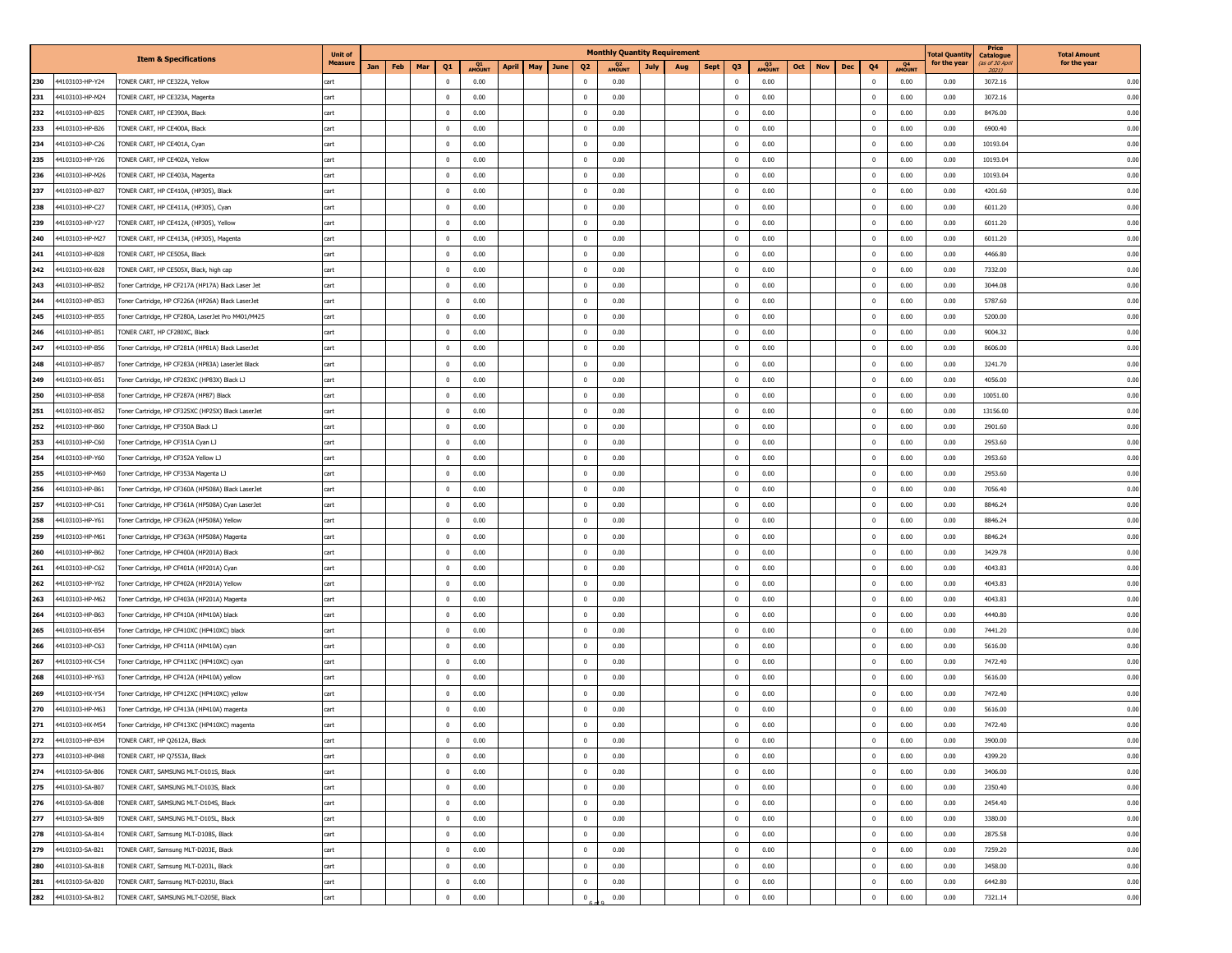|                         |                                  |                                                                                                                                   | <b>Unit of</b> |              |     |                       |              |                   |                | <b>Monthly Quantity Requirement</b> |      |     |      |                         |             |     |                   |                    |        | 'otal Quantity | Price                                        | <b>Total Amount</b> |
|-------------------------|----------------------------------|-----------------------------------------------------------------------------------------------------------------------------------|----------------|--------------|-----|-----------------------|--------------|-------------------|----------------|-------------------------------------|------|-----|------|-------------------------|-------------|-----|-------------------|--------------------|--------|----------------|----------------------------------------------|---------------------|
|                         |                                  | <b>Item &amp; Specifications</b>                                                                                                  | <b>Measure</b> | Jan          | Feb | Mar<br>Q <sub>1</sub> | Q1<br>AMOUN1 | April<br>May June | Q <sub>2</sub> | Q <sub>2</sub><br>AMOUNT            | July | Aug | Sept | Q3                      | Q3<br>AMOUN | Oct | Dec<br><b>Nov</b> | Q4<br>AMOUNT<br>Q4 |        | for the year   | <b>Catalogue</b><br>(as of 30 April<br>2021) | for the year        |
| 283                     | 44103103-SA-B05                  | TONER CART, SAMSUNG MLT-D205L, Black                                                                                              | cart           |              |     | $\mathbf 0$           | 0.00         |                   | $\mathbf 0$    | 0.00                                |      |     |      | $\overline{0}$          | 0.00        |     |                   | $\bf{0}$<br>0.00   |        | 0.00           | 3962.24                                      | 0.00                |
| 284                     | 44103103-SA-B10                  | TONER CART, SAMSUNG SCX-D6555A, Black                                                                                             | cart           |              |     | $\mathbf 0$           | 0.00         |                   | $\mathbf 0$    | 0.00                                |      |     |      | $\overline{\mathbf{0}}$ | 0.00        |     |                   | $\bf{0}$           | 0.00   | 0.00           | 4066.40                                      | 0.00                |
| 285                     | 44103103-BR-B15                  | TONER CART, BROTHER TN-3478, Black                                                                                                | cart           |              |     | $^{\circ}$            | 0.00         |                   | $\mathbf 0$    | 0.00                                |      |     |      | $\overline{0}$          | 0.00        |     |                   | $\bf{0}$<br>0.00   |        | 0.00           | 6370.00                                      | 0.00                |
| 286                     | 44103103-CA-B00                  | TONER CART, CANON CRG 324 II                                                                                                      | cart           |              |     | $\overline{0}$        | 0.00         |                   | $\mathbf 0$    | 0.00                                |      |     |      | $\overline{0}$          | 0.00        |     |                   | $\bf{0}$           | 0.00   | 0.00           | 13399.36                                     | 0.00                |
|                         |                                  | AUDIO AND VISUAL EQUIPMENT AND SUPPLIES                                                                                           |                |              |     |                       |              |                   |                |                                     |      |     |      |                         |             |     |                   |                    |        |                |                                              |                     |
| 287                     | 45121517-DO-C02                  | DOCUMENT CAMERA, 8 MP                                                                                                             | unit           |              |     | $\overline{0}$        | 0.00         |                   | $\mathbf 0$    | 0.00                                |      |     |      | $\overline{0}$          | 0.00        |     |                   | $\bf{0}$<br>0.00   |        | 0.00           | 23623.60                                     | 0.00                |
| 288                     | 45111609-MM-P01                  | MULTIMEDIA PROJECTOR                                                                                                              | unit           |              |     | $\overline{0}$        | 0.00         |                   | $\mathbf 0$    | 0.00                                |      |     |      | $\overline{0}$          | 0.00        |     |                   | $\bf{0}$           | 0.00   | 0.00           | 17472.00                                     | 0.00                |
|                         | <b>FLAG OR ACCESSORIES</b>       |                                                                                                                                   |                |              |     |                       |              |                   |                |                                     |      |     |      |                         |             |     |                   |                    |        |                |                                              |                     |
| 289                     | 55121905-PH-F01                  | PHILIPPINE NATIONAL FLAG                                                                                                          | piece          |              |     | $\mathbf{0}$          | 0.00         |                   | $\mathbf 0$    | 0.00                                |      |     |      | $\overline{0}$          | 0.00        |     |                   | $\pmb{0}$<br>0.00  |        | 0.00           | 284.84                                       | 0.00                |
|                         | <b>PRINTED PUBLICATIONS</b>      |                                                                                                                                   |                |              |     |                       |              |                   |                |                                     |      |     |      |                         |             |     |                   |                    |        |                |                                              |                     |
| 290                     | 55101524-RA-H01                  | HANDBOOK (RA 9184), 8th edition                                                                                                   | book           |              |     | $\overline{0}$        | 0.00         |                   | $\mathbf 0$    | 0.00                                |      |     |      | $\overline{0}$          | 0.00        |     |                   | $\pmb{0}$          | 0.00   | 0.00           | 37.21                                        | 0.00                |
|                         | <b>FIRE FIGHTING EQUIPMENT</b>   |                                                                                                                                   |                |              |     |                       |              |                   |                |                                     |      |     |      |                         |             |     |                   |                    |        |                |                                              |                     |
| 291                     |                                  |                                                                                                                                   |                |              |     |                       |              |                   |                |                                     |      |     |      | $\overline{0}$          |             |     |                   |                    |        |                |                                              |                     |
|                         | 46191601-FE-M01                  | FIRE EXTINGUISHER, dry chemical                                                                                                   | unit           |              |     | $\overline{0}$        | 0.00         |                   | $\mathbf 0$    | 0.00                                |      |     |      |                         | 0.00        |     |                   | $\mathbf 0$        | 0.00   | 0.00           | 1144.00                                      | 0.00                |
| 292                     | 46191601-FE-H01                  | FIRE EXTINGUISHER, pure HCFC                                                                                                      | unit           |              |     | $\mathbf 0$           | 0.00         |                   | $\mathbf 0$    | 0.00                                |      |     |      | $\overline{0}$          | 0.00        |     |                   | $\mathbf 0$        | 0.00   | 0.00           | 5613.25                                      | 0.00                |
|                         | <b>CONSUMER ELECTRONICS</b>      |                                                                                                                                   |                |              |     |                       |              |                   |                |                                     |      |     |      |                         |             |     |                   |                    |        |                |                                              |                     |
|                         | 293 52161535-DV-R01              | DIGITAL VOICE RECORDER                                                                                                            | unit           | $\mathbf{1}$ |     | $\mathbf{1}$          | 6,415.64     |                   | $\overline{0}$ | 0.00                                |      |     |      | $\mathbf{0}$            | 0.00        |     |                   | $\bf{0}$<br>0.00   |        | 1.00           | 6415.64                                      | 6415.64             |
|                         | <b>FURNITURE AND FURNISHINGS</b> |                                                                                                                                   |                |              |     |                       |              |                   |                |                                     |      |     |      |                         |             |     |                   |                    |        |                |                                              |                     |
| 294                     | 56101504-CM-B01                  | MONOBLOC CHAIR, beige                                                                                                             | piece          |              |     | $\overline{0}$        | 0.00         |                   | $\mathbf{0}$   | 0.00                                |      |     |      | $\overline{0}$          | 0.00        |     |                   | $\bf{0}$<br>0.00   |        | 0.00           | 303.68                                       | 0.00                |
| 295                     | 56101504-CM-W01                  | MONOBLOC CHAIR, white                                                                                                             | piece          |              |     | $\mathbf 0$           | 0.00         |                   | $\mathbf 0$    | 0.00                                |      |     |      | $\overline{\mathbf{0}}$ | 0.00        |     |                   | $\pmb{0}$          | 0.00   | 0.00           | 301.60                                       | 0.00                |
| 296                     | 56101519-TM-S01                  | MONOBLOC TABLE, white                                                                                                             | unit           |              |     | $\bf{0}$              | 0.00         |                   | $\mathbf 0$    | 0.00                                |      |     |      | $\overline{0}$          | 0.00        |     |                   | $\bf{0}$           | 0.00   | 0.00           | 1235.52                                      | 0.00                |
| 297                     | 56101519-TM-S02                  | MONOBLOC TABLE, beige                                                                                                             | unit           |              |     | $^{\circ}$            | 0.00         |                   | $^{\circ}$     | 0.00                                |      |     |      | $\overline{0}$          | 0.00        |     |                   | $\bf{0}$           | 0.00   | 0.00           | 1088.88                                      | 0.00                |
|                         |                                  | ARTS AND CRAFTS EQUIPMENT AND ACCESSORIES AND SUPPLIES                                                                            |                |              |     |                       |              |                   |                |                                     |      |     |      |                         |             |     |                   |                    |        |                |                                              |                     |
| 298                     | 60121413-CB-P01                  | CLEARBOOK, 20 Transparent pockets, A4                                                                                             | piece          |              |     | $\bf{0}$              | 0.00         |                   | $\bf{0}$       | 0.00                                |      |     |      | $\overline{0}$          | 0.00        |     |                   | 0.00<br>$\bf{0}$   |        | 0.00           | 37.04                                        | 0.00                |
| 299                     | 60121413-CB-P02                  | CLEARBOOK, 20 Transparent pockets, Legal                                                                                          | piece          |              |     | $\overline{0}$        | 0.00         |                   | $\mathbf 0$    | 0.00                                |      |     |      | $\overline{0}$          | 0.00        |     |                   | $\bf{0}$<br>0.00   |        | 0.00           | 38.41                                        | 0.00                |
| 300                     | 60121534-ER-P01                  | ERASER, plastic/rubber                                                                                                            | piece          |              |     | $\overline{0}$        | 0.00         |                   | $\mathbf 0$    | 0.00                                |      |     |      | $\overline{0}$          | 0.00        |     |                   | $\bf{0}$           | 0.00   | 0.00           | 4.37                                         | 0.00                |
| 301                     | 60121524-SP-G01                  | SIGN PEN, black                                                                                                                   | piece          | 50           | 12  | 62                    | 1,256.12     | 12<br>20          | 32             | 648.32                              |      | 12  |      | 12                      | 243.12      |     | 12                | 12                 | 243.12 | 118.00         | 20.26                                        | 2390.68             |
| 302                     | 60121524-SP-G02                  | SIGN PEN, blue                                                                                                                    | piece          | 40           | 12  | 52                    | 1,053.52     | 12<br>10          | 22             | 445.72                              |      | 12  |      | 12                      | 243.12      |     | 12                | 12                 | 243.12 | 98.00          | 20.26                                        | 1985.48             |
| 303                     | 60121524-SP-G03                  | SIGN PEN, red                                                                                                                     | piece          |              |     | $\bf{0}$              | 0.00         |                   | $\mathbf 0$    | 0.00                                |      |     |      | $\overline{0}$          | 0.00        |     |                   | $\bf{0}$           | 0.00   | 0.00           | 20.26                                        | 0.00                |
| 304                     | 60121124-WR-P01                  | WRAPPING PAPER, kraft                                                                                                             | pack           |              |     | $\overline{0}$        | 0.00         |                   | $\overline{0}$ | 0.00                                |      |     |      | $\overline{0}$          | 0.00        |     |                   | $\bf{0}$           | 0.00   | 0.00           | 154.84                                       | 0.00                |
| <b>SOFTWARE</b>         |                                  |                                                                                                                                   |                |              |     |                       |              |                   |                |                                     |      |     |      |                         |             |     |                   |                    |        |                |                                              |                     |
|                         | 43231513-SFT-001                 | Business function specific software                                                                                               | license        |              |     | $\overline{0}$        | 0.00         |                   | $\bf{0}$       | 0.00                                |      |     |      | $\overline{0}$          | 0.00        |     |                   | $\bf{0}$<br>0.00   |        | 0.00           | 0.00                                         | 0.00                |
|                         | 43231602-SFT-002                 | inance accounting and enterprise resource planning ERP software                                                                   | license        |              |     | $\overline{0}$        | 0.00         |                   | $^{\circ}$     | 0.00                                |      |     |      | $\overline{0}$          | 0.00        |     |                   | $\bf{0}$           | 0.00   | 0.00           | 0.00                                         | 0.00                |
|                         | 43232004-SFT-003                 | Computer game or entertainment software                                                                                           | license        |              |     | $\mathbf{0}$          | 0.00         |                   | $\mathbf 0$    | 0.00                                |      |     |      | $\overline{0}$          | 0.00        |     |                   | $\bf{0}$           | 0.00   | 0.00           | 0.00                                         | 0.00                |
|                         | 43232107-SFT-004                 |                                                                                                                                   |                |              |     | $\overline{0}$        | 0.00         |                   | $\mathbf 0$    | 0.00                                |      |     |      | $\overline{\mathbf{0}}$ | 0.00        |     |                   | $\bf{0}$           |        | 0.00           | 0.00                                         | 0.00                |
|                         |                                  | Content authoring and editing software                                                                                            | license        |              |     |                       |              |                   |                |                                     |      |     |      |                         |             |     |                   |                    | 0.00   |                |                                              |                     |
|                         | 43232202-SFT-005                 | Content management software                                                                                                       | license        |              |     | $\mathbf 0$           | 0.00         |                   | $\mathbf 0$    | 0.00                                |      |     |      | $\overline{\mathbf{0}}$ | 0.00        |     |                   | $\bf{0}$           | 0.00   | 0.00           | 0.00                                         | 0.00                |
|                         | 43232304-SFT-006                 | Data management and query software                                                                                                | license        |              |     | $\overline{0}$        | 0.00         |                   | $\mathbf 0$    | 0.00                                |      |     |      | $\overline{0}$          | 0.00        |     |                   | $\bf{0}$           | 0.00   | 0.00           | 0.00                                         | 0.00                |
|                         | 43232402-SFT-007                 | Development software                                                                                                              | license        |              |     | $\overline{0}$        | 0.00         |                   | $\mathbf 0$    | 0.00                                |      |     |      | $\overline{0}$          | 0.00        |     |                   | $\bf{0}$<br>0.00   |        | 0.00           | 0.00                                         | 0.00                |
|                         | 43232505-SFT-008                 | Educational or reference software                                                                                                 | license        |              |     | $\mathbf 0$           | 0.00         |                   | $\mathbf 0$    | 0.00                                |      |     |      | $\overline{\mathbf{0}}$ | 0.00        |     |                   | $\bf{0}$           | 0.00   | 0.00           | 0.00                                         | 0.00                |
|                         | 43232603-SFT-009                 | Industry specific software                                                                                                        | license        |              |     | $\bf{0}$              | 0.00         |                   | $\mathbf 0$    | 0.00                                |      |     |      | $\overline{0}$          | 0.00        |     |                   | $\bf{0}$           | 0.00   | 0.00           | 0.00                                         | 0.00                |
| 10                      | 43232701-SFT-010                 | Network applications software                                                                                                     | license        |              |     | $\mathbf{0}$          | 0.00         |                   | $\mathbf 0$    | 0.00                                |      |     |      | $\overline{0}$          | 0.00        |     |                   | $\bf{0}$           | 0.00   | 0.00           | 0.00                                         | 0.00                |
| 11                      | 43232802-SFT-011                 | Network management software                                                                                                       | license        |              |     | $\mathbf 0$           | 0.00         |                   | $\mathbf 0$    | 0.00                                |      |     |      | $\overline{0}$          | 0.00        |     |                   | $\mathbf 0$        | 0.00   | 0.00           | 0.00                                         | 0.00                |
| ${\bf 12}$              | 43232905-SFT-012                 | Networking software                                                                                                               | license        |              |     | 0                     | 0.00         |                   | 0              | 0.00                                |      |     |      | $\pmb{0}$               | 0.00        |     |                   | 0                  | 0.00   | 0.00           | 0.00                                         | 0.00                |
| 13                      | 43233004-SFT-013                 | Operating environment software                                                                                                    | license        |              |     | $\mathbf{0}$          | 0.00         |                   | $\overline{0}$ | 0.00                                |      |     |      | $\overline{0}$          | 0.00        |     |                   | $\pmb{0}$<br>0.00  |        | 0.00           | 0.00                                         | 0.00                |
| 14                      | 43233205-SFT-014                 | Security and protection software                                                                                                  | license        |              |     | $\mathbf{0}$          | 0.00         |                   | $\mathbf 0$    | 0.00                                |      |     |      | $\overline{0}$          | 0.00        |     |                   | $\bf{0}$           | 0.00   | 0.00           | 0.00                                         | 0.00                |
| 15                      | 43233405-SFT-015                 | Utility and device driver software                                                                                                | license        |              |     | $\overline{0}$        | 0.00         |                   | $\mathbf 0$    | 0.00                                |      |     |      | $\overline{0}$          | 0.00        |     |                   | $\bf{0}$           | 0.00   | 0.00           | 0.00                                         | 0.00                |
| 16                      | 43233501-SFT-016                 | Information exchange software                                                                                                     | license        |              |     | $\overline{0}$        | 0.00         |                   | $\mathbf 0$    | 0.00                                |      |     |      | $\overline{0}$          | 0.00        |     |                   | $\mathbf 0$        | 0.00   | 0.00           | 0.00                                         | 0.00                |
|                         |                                  | PART II. OTHER ITEMS NOT AVALABLE AT PS-DBM BUT ARE REGULARLY PURCHASED FROM OTHER SOURCES (Note: Please indicate price of items) |                |              |     |                       |              |                   |                |                                     |      |     |      |                         |             |     |                   |                    |        |                |                                              |                     |
|                         | 40101701-AC-W01                  | Air Conditioning Unit, Window Inverter Type                                                                                       |                |              |     | $\overline{0}$        | 0.00         |                   | $\mathbf 0$    | 0.00                                |      |     |      | $\overline{0}$          | 0.00        |     |                   | $\pmb{0}$          | 0.00   | 0.00           | 0.00                                         | 0.00                |
| $\overline{\mathbf{z}}$ | 40101701-AC-S01                  | Air Conditioning Unit, Split Type                                                                                                 |                |              |     | $\overline{0}$        | 0.00         |                   | $\mathbf 0$    | 0.00                                |      |     |      | $\overline{0}$          | 0.00        |     |                   | $\bf{0}$           | 0.00   | 0.00           | 0.00                                         | 0.00                |
|                         | 44111905-WB-N01                  | White Board                                                                                                                       |                |              |     | $\mathbf{0}$          | 0.00         |                   | $\mathbf 0$    | 0.00                                |      |     |      | $\overline{0}$          | 0.00        |     |                   | $\bf{0}$           | 0.00   | 0.00           | 0.00                                         | 0.00                |
|                         | 44111911-WB-D01                  | White Board, Digital                                                                                                              |                |              |     | $\mathbf{0}$          | 0.00         |                   | $\mathbf 0$    | 0.00                                |      |     |      | $\overline{0}$          | 0.00        |     |                   | $\bf{0}$<br>0.00   |        | 0.00           | 0.00                                         | 0.00                |
| 5                       | 52161505-TV-S01                  | <b>SMART Television</b>                                                                                                           |                |              |     | $\mathbf{0}$          | 0.00         |                   | $\mathbf 0$    | 0.00                                |      |     |      | $\overline{0}$          | 0.00        |     |                   | $\bf{0}$           | 0.00   | 0.00           | 0.00                                         | 0.00                |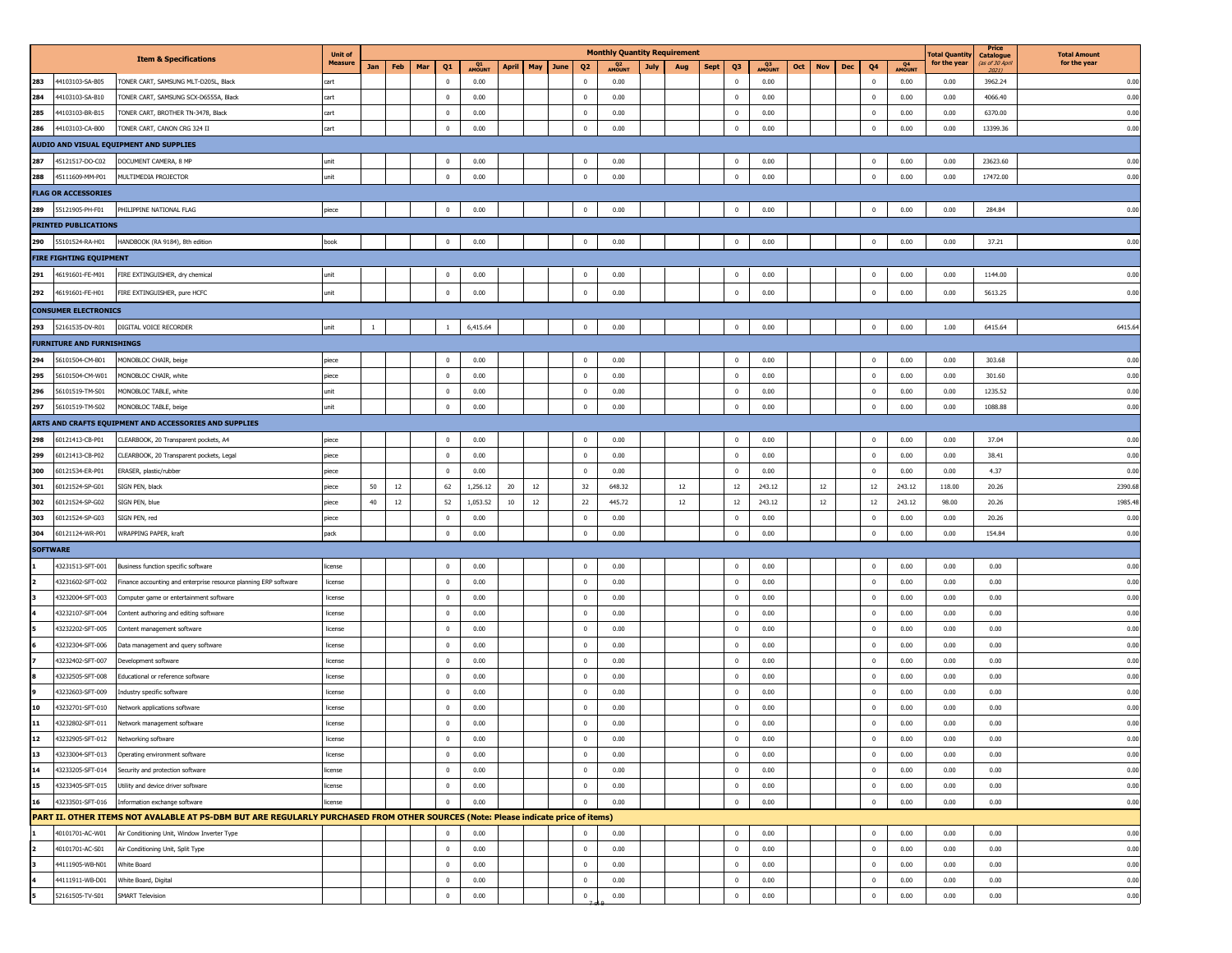|    |                 |                                                                                                                          | <b>Unit of</b> |                |                         |                       |              |                |                         |                         |                         | <b>Monthly Quantity Requirement</b> |                |                         |                |                         |                     |                  |                         |                |                         |              | otal Quantity | Price<br>Catalogue      | <b>Total Amount</b> |
|----|-----------------|--------------------------------------------------------------------------------------------------------------------------|----------------|----------------|-------------------------|-----------------------|--------------|----------------|-------------------------|-------------------------|-------------------------|-------------------------------------|----------------|-------------------------|----------------|-------------------------|---------------------|------------------|-------------------------|----------------|-------------------------|--------------|---------------|-------------------------|---------------------|
|    |                 | <b>Item &amp; Specifications</b>                                                                                         | <b>Measure</b> | Jan            | Feb                     | Mar<br>Q <sub>1</sub> | Q1<br>AMOUNT | <b>April</b>   | May                     | June                    | Q <sub>2</sub>          | Q <sub>2</sub><br><b>AMOUNT</b>     | July           | Aug                     | <b>Sept</b>    | Q <sub>3</sub>          | Q3<br><b>AMOUNT</b> | Oct              | <b>Nov</b>              | Dec            | Q <sub>4</sub>          | Q4<br>AMOUNT | for the year  | (as of 30 April<br>2021 | for the year        |
|    | 52161520-MC-M01 | Microphone                                                                                                               |                |                |                         | $\overline{0}$        | 0.00         |                |                         |                         | $\mathbf{0}$            | 0.00                                |                |                         |                | $\overline{0}$          | 0.00                |                  |                         |                | $\overline{0}$          | 0.00         | 0.00          | 0.00                    | 0.00                |
|    | 52161512-SP-K01 | Speakers                                                                                                                 |                |                |                         | $\mathbf{0}$          | 0.00         |                |                         |                         | $\mathbf 0$             | 0.00                                |                |                         |                | $\overline{\mathbf{0}}$ | 0.00                |                  |                         |                | $\overline{0}$          | 0.00         | 0.00          | 0.00                    | 0.00                |
|    | 32101514-AM-P01 | Amplifier                                                                                                                |                |                |                         | $\overline{0}$        | 0.00         |                |                         |                         | $\mathbf{0}$            | 0.00                                |                |                         |                | $\Omega$                | 0.00                |                  |                         |                | $\overline{0}$          | 0.00         | 0.00          | 0.00                    | 0.00                |
|    | 52161517-EQ-E01 | Equalizer                                                                                                                |                |                |                         | $\mathbf{0}$          | 0.00         |                |                         |                         | $\mathbf 0$             | 0.00                                |                |                         |                | $\overline{0}$          | 0.00                |                  |                         |                | $\overline{0}$          | 0.00         | 0.00          | 0.00                    | 0.00                |
| 10 | 46171615-HD-C01 | HD Camera                                                                                                                |                |                |                         | $\mathbf{0}$          | 0.00         |                |                         |                         | $\mathbf 0$             | 0.00                                |                |                         |                | $\overline{\mathbf{0}}$ | 0.00                |                  |                         |                | $\overline{0}$          | 0.00         | 0.00          | 0.00                    | 0.00                |
| 11 | 45121504-DS-C01 | <b>DSLR Camera</b>                                                                                                       |                |                |                         | $\mathbf{0}$          | 0.00         |                |                         |                         | $\mathbf{0}$            | 0.00                                |                |                         |                | $\overline{0}$          | 0.00                |                  |                         |                | $\overline{\mathbf{0}}$ | 0.00         | 0.00          | 0.00                    | 0.00                |
| 12 | 45121516-VH-C01 | HD Video Camera                                                                                                          |                |                |                         | $\mathbf{0}$          | 0.00         |                |                         |                         | $\mathbf 0$             | 0.00                                |                |                         |                | $\overline{\mathbf{0}}$ | 0.00                |                  |                         |                | $\overline{0}$          | 0.00         | 0.00          | 0.00                    | 0.00                |
| 13 | 45121506-VC-C01 | Video Conference Equipment                                                                                               |                |                |                         | $\mathbf{0}$          | 0.00         |                |                         |                         | $\mathbf 0$             | 0.00                                |                |                         |                | $\overline{0}$          | 0.00                |                  |                         |                | $\overline{0}$          | 0.00         | 0.00          | 0.00                    | 0.00                |
| 14 | 39112102-LB-B01 | LED bulb                                                                                                                 |                |                |                         | $\overline{0}$        | 0.00         |                |                         |                         | $\mathbf 0$             | 0.00                                |                |                         |                | $\overline{\mathbf{0}}$ | 0.00                |                  |                         |                | $\overline{0}$          | 0.00         | 0.00          | 0.00                    | 0.00                |
| 15 | 43212104-PI-M01 | PRINTER, Inkjet, Monochrome                                                                                              |                |                |                         | $\mathbf{0}$          | 0.00         |                |                         |                         | $\mathbf 0$             | 0.00                                |                |                         |                | $\overline{\mathbf{0}}$ | 0.00                |                  |                         |                | $\overline{0}$          | 0.00         | 0.00          | 0.00                    | 0.00                |
| 16 | 43212104-PI-C01 | PRINTER, Inkjet, Color                                                                                                   |                |                |                         | $\overline{0}$        | 0.00         |                |                         |                         | $\mathbf 0$             | 0.00                                |                |                         |                | $\overline{0}$          | 0.00                |                  |                         |                | $\overline{0}$          | 0.00         | 0.00          | 0.00                    | 0.00                |
| 17 | 43212105-PP-001 | Portable Printer                                                                                                         |                |                |                         | $\mathbf{0}$          | 0.00         |                |                         |                         | $\mathbf 0$             | 0.00                                |                |                         |                | $\overline{0}$          | 0.00                |                  |                         |                | $\overline{0}$          | 0.00         | 0.00          | 0.00                    | 0.00                |
| 18 | 43211509-AT-001 | Android Tablet                                                                                                           |                |                |                         | $\overline{0}$        | 0.00         |                |                         |                         | $\mathbf 0$             | 0.00                                |                |                         |                | $\overline{0}$          | 0.00                |                  |                         |                | $\overline{\mathbf{0}}$ | 0.00         | 0.00          | 0.00                    | 0.00                |
| 19 | 43222610-HS-001 | Hub/Switches                                                                                                             |                |                |                         | $\mathbf{0}$          | 0.00         |                |                         |                         | $\mathbf 0$             | 0.00                                |                |                         |                | $\overline{\mathbf{0}}$ | 0.00                |                  |                         |                | $\overline{0}$          | 0.00         | 0.00          | 0.00                    | 0.00                |
| 20 | 43222609-NR-001 | <b>Network Routers</b>                                                                                                   |                |                |                         | $\overline{0}$        | 0.00         |                |                         |                         | $\mathbf 0$             | 0.00                                |                |                         |                | $\overline{0}$          | 0.00                |                  |                         |                | $\overline{\mathbf{0}}$ | 0.00         | 0.00          | 0.00                    | 0.00                |
| 21 | 43222640-WA-P01 | Wireless Access Point                                                                                                    |                |                |                         | $\mathbf{0}$          | 0.00         |                |                         |                         | $\mathbf 0$             | 0.00                                |                |                         |                | $\Omega$                | 0.00                |                  |                         |                | $\overline{0}$          | 0.00         | 0.00          | 0.00                    | 0.00                |
| 22 | 43211711-SF-001 | Scanner, Flatbed                                                                                                         |                |                |                         | $\mathbf{0}$          | 0.00         |                |                         |                         | $\mathbf 0$             | 0.00                                |                |                         |                | $\Omega$                | 0.00                |                  |                         |                | $\overline{0}$          | 0.00         | 0.00          | 0.00                    | 0.00                |
| 23 | 45111601-WP-P01 | Wireless Pointing Device / Laser Pointer                                                                                 |                |                |                         | $\mathbf{0}$          | 0.00         |                |                         |                         | $\mathbf 0$             | 0.00                                |                |                         |                | $\overline{\mathbf{0}}$ | 0.00                |                  |                         |                | $\overline{0}$          | 0.00         | 0.00          | 0.00                    | 0.00                |
| 24 | 81112306-MF-P01 | Multi Function PRINTER                                                                                                   |                |                |                         | $\mathbf{0}$          | 0.00         |                |                         |                         | $^{\circ}$              | 0.00                                |                |                         |                | $\overline{0}$          | 0.00                |                  |                         |                | $\overline{0}$          | 0.00         | 0.00          | 0.00                    | 0.00                |
| 25 | 39121011-UP-S01 | UNINTERRUPTIBLE POWER SUPPLY (UPS)                                                                                       |                |                |                         | $\mathbf{0}$          | 0.00         |                |                         |                         | $\mathbf 0$             | 0.00                                |                |                         |                | $\overline{\mathbf{0}}$ | 0.00                |                  |                         |                | $\overline{\mathbf{0}}$ | 0.00         | 0.00          | 0.00                    | 0.00                |
| 26 | 43191501-MP-001 | Mobile Phone                                                                                                             |                |                |                         | $\overline{0}$        | 0.00         |                |                         |                         | $\mathbf 0$             | 0.00                                |                |                         |                | $\overline{\mathbf{0}}$ | 0.00                |                  |                         |                | $\overline{\mathbf{0}}$ | 0.00         | 0.00          | 0.00                    | 0.00                |
| 27 | 43211711-SC-D01 | Scanner, Colored, Double sided, feeder type                                                                              |                |                |                         | $\overline{0}$        | 0.00         |                |                         |                         | $\mathbf 0$             | 0.00                                |                |                         |                | $\overline{\mathbf{0}}$ | 0.00                |                  |                         |                | $\overline{0}$          | 0.00         | 0.00          | 0.00                    | 0.00                |
| 28 | 53121601-GB-001 | GO BAG, for disaster relief, rescue operations                                                                           |                |                |                         | $\mathbf{0}$          | 0.00         |                |                         |                         | $\mathbf 0$             | 0.00                                |                |                         |                | $\overline{\mathbf{0}}$ | 0.00                |                  |                         |                | $\overline{\mathbf{0}}$ | 0.00         | 0.00          | 0.00                    | 0.00                |
| 29 | 60104701-SP-001 | Solar Panel                                                                                                              |                |                |                         | $\overline{0}$        | 0.00         |                |                         |                         | $\mathbf 0$             | 0.00                                |                |                         |                | $\mathbf{0}$            | 0.00                |                  |                         |                | $\overline{0}$          | 0.00         | 0.00          | 0.00                    | 0.00                |
| 30 | 46161604-LV-L01 | Life Vest / Life Jacket<br>(for emergency purposes / emergency preparedness / for disaster relief /<br>escue operations) |                |                |                         | $\mathbf{0}$          | 0.00         |                |                         |                         | $\bf{0}$                | 0.00                                |                |                         |                | $\mathbf{0}$            | 0.00                |                  |                         |                | $\overline{0}$          | 0.00         | 0.00          | 0.00                    | 0.00                |
| 31 | 26111607-CC-S01 | Charge Controller and DC Inverter for Solar Panel                                                                        |                |                |                         | $\mathbf{0}$          | 0.00         |                |                         |                         | $\mathbf 0$             | 0.00                                |                |                         |                | $\overline{0}$          | 0.00                |                  |                         |                | $\overline{0}$          | 0.00         | 0.00          | 0.00                    | 0.00                |
| 32 | 46181502-BF-V01 | Bullet proof vest                                                                                                        |                |                |                         | $\overline{0}$        | 0.00         |                |                         |                         | $\mathbf 0$             | 0.00                                |                |                         |                | $\overline{\mathbf{0}}$ | 0.00                |                  |                         |                | $\overline{0}$          | 0.00         | 0.00          | 0.00                    | 0.00                |
| 33 | 25172502-WW-001 | Wheels, ______ (type of vehicle)                                                                                         |                |                |                         | $\mathbf 0$           | 0.00         |                |                         |                         | $\mathbf 0$             | 0.00                                |                |                         |                | $\Omega$                | 0.00                |                  |                         |                | $\overline{0}$          | 0.00         | 0.00          | 0.00                    | 0.00                |
| 34 | 40161513-FF-001 | <b>Fuel Filters</b>                                                                                                      |                |                |                         | $\mathbf{0}$          | 0.00         |                |                         |                         | $\mathbf 0$             | 0.00                                |                |                         |                | $\overline{\mathbf{0}}$ | 0.00                |                  |                         |                | $\overline{\mathbf{0}}$ | 0.00         | 0.00          | 60.00                   | 0.00                |
| 35 | 48101710-DW-F01 | Drinking Water/ Fountain                                                                                                 |                | 8              | 8                       | 24<br>8               | 960.00       | 8              | 8                       | 8                       | 24                      | 960.00                              | 8              | 8                       | 8              | 24                      | 960.00              |                  | 8                       | 8              | 24                      | 960.00       | 96.00         | 40.00                   | 3840.00             |
| 36 | 26111729-AB-001 | Auto Battery                                                                                                             |                |                |                         | $\mathbf{0}$          | 0.00         |                |                         |                         | $\mathbf 0$             | 0.00                                |                |                         |                | $\overline{0}$          | 0.00                |                  |                         |                | $\overline{0}$          | 0.00         | 0.00          | 0.00                    | 0.00                |
| 37 |                 | Toner MP2014H                                                                                                            | piece          |                |                         | $\mathbf{0}$          | 0.00         |                |                         | $\overline{\mathbf{3}}$ | $\overline{\mathbf{3}}$ | 11,400.00                           |                |                         |                | $\overline{0}$          | 0.00                |                  |                         |                | $\overline{0}$          | 0.00         | 3.00          | 3800.00                 | 11400.00            |
| 38 |                 | Prepaid Cellcards @500                                                                                                   | piece          | $\overline{2}$ | $\overline{2}$          | $\overline{2}$<br>6   | 3,180.00     | $\overline{2}$ | $\overline{2}$          | $\overline{2}$          | 6                       | 3,180.00                            | $\overline{2}$ | $\overline{2}$          | $\overline{2}$ | 6                       | 3,180.00            | $\overline{2}$   | $\overline{2}$          | $\overline{2}$ | 6                       | 3,180.00     | 24.00         | 530.00                  | 12720.00            |
| 39 |                 | Prepaid Cellcards @300                                                                                                   | piece          | 10             |                         | $30\,$<br>40          | 12,800.00    | 10             |                         | 30                      | 40                      | 12,800.00                           | 10             |                         | 30             | 40                      | 12,800.00           | 10 <sup>10</sup> |                         | 30             | 40                      | 12,800.00    | 160.00        | 320.00                  | 51200.00            |
| 40 |                 | Prepaid Cellcards @300                                                                                                   | piece          | 28             | $\overline{\mathbf{3}}$ | 28<br>59              | 19,470.00    | 28             | $\overline{\mathbf{3}}$ | 28                      | 59                      | 19,470.00                           | 28             | $\overline{\mathbf{3}}$ | 28             | 59                      | 19,470.00           | 28               | $\overline{\mathbf{3}}$ | 28             | 59                      | 19,470.00    | 236.00        | 330.00                  | 77880.00            |